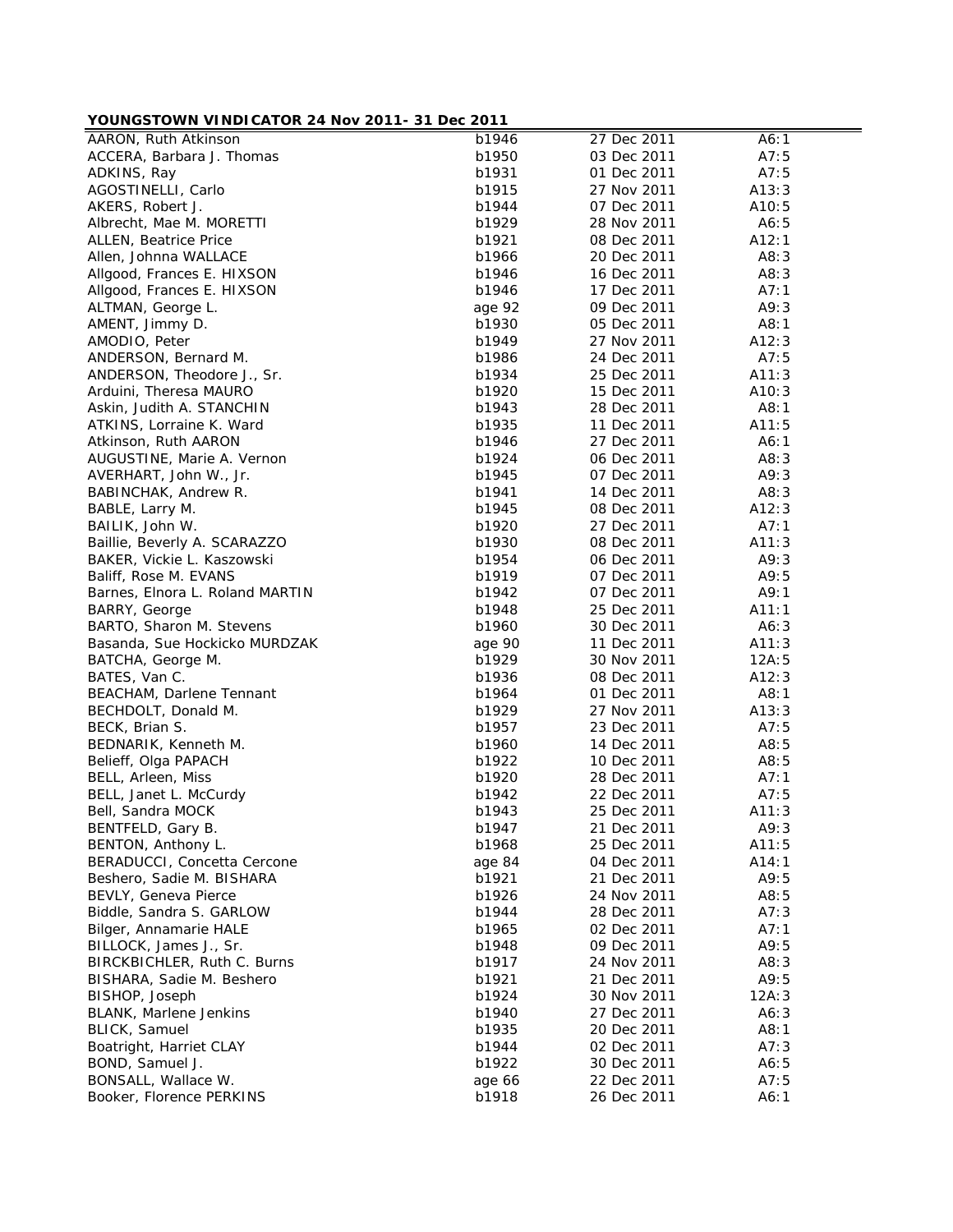| BOSTIAN, Beatrice C. Hodgkiss    | b1924  | 07 Dec 2011 | A9:3  |
|----------------------------------|--------|-------------|-------|
| BOYER, Dixie L. Cummins          | b1948  | 19 Dec 2011 | A8:1  |
| BOYER, Gerald A.                 | b1955  | 17 Dec 2011 | A6:5  |
| BRAJKOVICH, Ruth M. Daus         | b1927  | 05 Dec 2011 | A7:1  |
| BRANTINGHAM, Edna R. Lesch       | b1918  | 26 Nov 2011 | A11:1 |
| Bristow, Barbara Chapin WILLIAMS | b1930  | 27 Dec 2011 | A6:3  |
| BRITT, Martha E. Chapman         | b1917  | 29 Nov 2011 | A9:5  |
| Briya, Helen M. COSTELLO         | b1924  | 03 Dec 2011 | A7:3  |
| Brocious, Edna A. RICH           | b1918  | 16 Dec 2011 | A8:1  |
| BROOKE, Richard J.               | b1918  | 10 Dec 2011 | A8:1  |
| BROWN, Annie D. McRae            | b1925  | 28 Dec 2011 | A7:1  |
| BROWN, Edward                    | b1930  | 20 Dec 2011 | A8:1  |
| BROWN, Henry L.                  | b1916  | 02 Dec 2011 | A7:5  |
| BROWN, Lelia E. Preston          | b1918  | 20 Dec 2011 | A8:3  |
| BRUCE, Joan D. McCaffrey         | b1929  | 04 Dec 2011 | A13:5 |
| BRUNELLI, Angelo J.              | b1923  | 24 Nov 2011 | A8:1  |
| BRUSH, Betty L. Paulis           | b1921  | 29 Dec 2011 | A8:1  |
| Bryant, Elizabeth REED           | b1926  | 15 Dec 2011 | A10:3 |
| Buda, Florence J. KROSSMAN       | b1928  | 02 Dec 2011 | A8:3  |
| BUPP, Julia A. Davies            | b1929  | 13 Dec 2011 | A9:1  |
| BURGER, John H.                  | b1925  | 20 Dec 2011 | A8:3  |
| Burness, Jean L. PLATZ           | b1921  | 22 Dec 2011 | A7:5  |
| Burns, Gertrude E. MONAHAN       | b1915  | 28 Dec 2011 | A6:3  |
| BURNS, James C.                  | b1934  | 13 Dec 2011 | A8:3  |
| BURNS, Janice G. Powell          | b1944  | 29 Nov 2011 | A9:1  |
| Burns, Nancy A. NARDY            | b1938  | 09 Dec 2011 | A9:3  |
| Burns, Ruth C. BIRCKBICHLER      | b1917  | 24 Nov 2011 | A8:3  |
| BUSCH, David L.                  | b1936  | 14 Dec 2011 | A9:3  |
| Cafaro, Marianne K. RILEY        | b1934  | 07 Dec 2011 | A11:1 |
| Calvin, Lori A. KENNEY           | b1959  | 14 Dec 2011 | A8:1  |
| CAMPANA, Vera M. Rand            | b1920  | 27 Nov 2011 | A13:3 |
| CAMPOLITO, David P.              | b1937  | 02 Dec 2011 | A7:3  |
| CANATSEY, Mary A. Gleason        | b1919  | 19 Dec 2011 | A8:5  |
| Capan, Rose M. GRIMM             | b1922  | 03 Dec 2011 | A7:1  |
| CAPOGRECO, Fred J.               | b1950  | 25 Dec 2011 | A11:1 |
| Carey, Frances G. RAUB           | b1933  | 25 Dec 2011 | A12:3 |
| Carlson, Lucille HODES           | b1915  | 01 Dec 2011 | A7:5  |
| CASTELLANO, Linda S., Miss       | b1959  | 22 Dec 2011 | A7:5  |
| Cercone, Concetta BERADUCCI      | age 84 | 04 Dec 2011 | A14:1 |
| Cesta, Anna N. PETRICINI         | b1922  | 16 Dec 2011 | A8:3  |
| Champney, Penny C. HAINES        | b1925  | 25 Dec 2011 | A11:5 |
| Chapin, Barbara Bristow WILLIAMS | b1930  | 27 Dec 2011 | A6:3  |
| Chapman, Martha E. BRITT         | b1917  | 29 Nov 2011 | A9:5  |
| CHARLTON, Margaret J. Morris     | b1951  | 03 Dec 2011 | A7:5  |
| CHILDS, Jack J.                  | b1956  | 29 Dec 2011 | A8:3  |
| CHIZMAR, Josephine H., Miss      | b1918  | 13 Dec 2011 | A8:3  |
| Chizmar, Margaret R. KUCH        | b1919  | 07 Dec 2011 | A10:3 |
| Christie, Iris N. RYAN           | b1917  | 25 Dec 2011 | A12:3 |
| CHUDIK, Robert J.                | b1957  | 25 Dec 2011 | A11:3 |
| Clacko, Phyllis E. GEDEON        |        | 01 Dec 2011 | A8:1  |
| CLARDY, Doreen Clausell          | b1959  | 28 Nov 2011 | A6:3  |
| Clausell, Doreen CLARDY          | b1959  | 28 Nov 2011 | A6:3  |
| CLAY, Harriet Boatwright         | b1944  | 02 Dec 2011 | A7:3  |
| CLAYPOOL, Margaret L. Hull       | b1920  | 02 Dec 2011 | A7:5  |
| Clayton, Evelyn A. HEYER         | age 76 | 30 Nov 2011 | A13:1 |
| COCHRAN, Charlotte J. Smeltz     | b1935  | 10 Dec 2011 | A8:5  |
| Coleman, Joan D. HUBIAK          | b1941  | 11 Dec 2011 | A11:1 |
| Collins, Devola RHODES           | b1916  | 05 Dec 2011 | A7:3  |
| CONKLE, Richard L.               | b1928  | 09 Dec 2011 | A9:1  |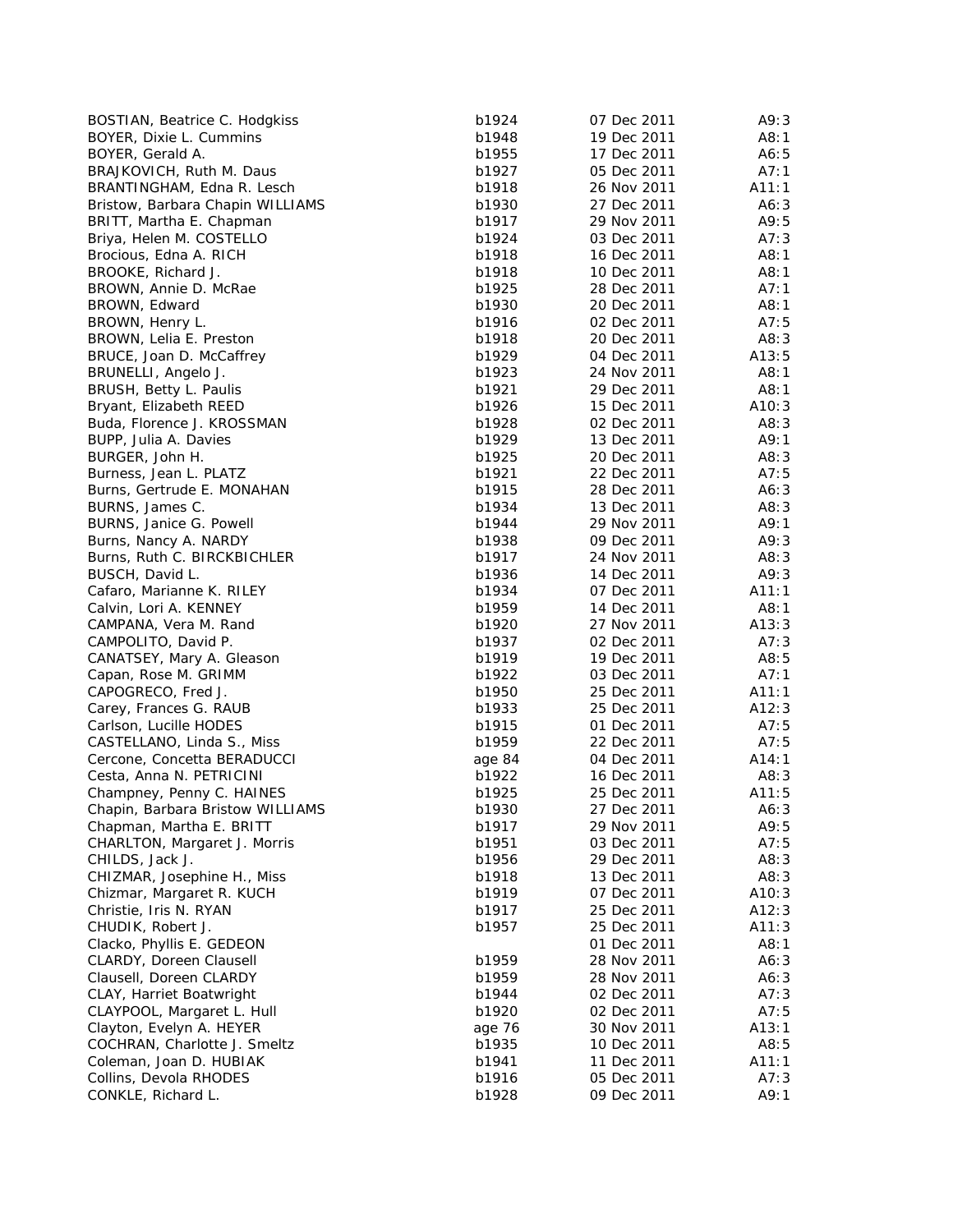| CONNELLY, Paul                    | b1954  | 22 Dec 2011 | A7:1  |
|-----------------------------------|--------|-------------|-------|
| CONSTANTINO, Henry                | b1921  | 11 Dec 2011 | A11:3 |
| Conti, Lena M. LaCELLA            | b1929  | 02 Dec 2011 | A8:5  |
| CORTNER, Stephen J.               | age 30 | 25 Nov 2011 | A11:3 |
| COSTARELL, John                   | b1940  | 29 Nov 2011 | A9:5  |
| COSTELLO, Helen M. Briya          | b1924  | 03 Dec 2011 | A7:3  |
| COWAN, Dorothy M. Ingram Stewart  | b1932  | 14 Dec 2011 | A9:3  |
| COWAN, Nathaniel                  | b1947  | 27 Nov 2011 | A14:1 |
| COX, D. Keith                     | b1932  | 30 Nov 2011 | 12A:3 |
| COX, Ramon, Sr.                   | b19345 | 09 Dec 2011 | A9:3  |
| CRAGO, Verle G.                   | b1919  | 06 Dec 2011 | A8:5  |
| CRAMER, Carl M., Sr.              | b1961  | 27 Nov 2011 | A13:1 |
| Cramer, Hazel I. LISKO            | b1913  | 07 Dec 2011 | A10:3 |
| CREED, Irvin E.                   | b1920  | 16 Dec 2011 | A7:1  |
| CREIGHTON, Anna M. Haus           | b1928  | 28 Dec 2011 | A6:3  |
| Criscione, Jeannine P. CRISH      | b1931  | 27 Nov 2011 | A13:5 |
| CRISH, Jeannine P. Criscione      | b1931  | 27 Nov 2011 | A13:5 |
| CROOM, Joseph M.                  | b1946  | 01 Dec 2011 | A7:3  |
| Crum, Eileen SCHULZ               | b1926  | 26 Nov 2011 | A11:3 |
| CULLAR, Harold E.                 | b1928  | 24 Nov 2011 | A8:3  |
| Cummins, Dixie L. BOYER           | b1948  | 19 Dec 2011 | A8:1  |
| CUZIC, Margaret A. Havalo         | b1929  | 19 Dec 2011 | A8:1  |
| Daus, Ruth M. BRAJKOVICH          | b1927  | 05 Dec 2011 | A7:1  |
| DAVIDSON, Charles L.              | age 78 | 08 Dec 2011 | A12:3 |
| Davies, Julia A. BUPP             | b1929  | 13 Dec 2011 | A9:1  |
| DAVIS, Anna M. Turner             | b1927  | 21 Dec 2011 | A8:5  |
| DAVIS, Dennis R.                  | b1952  | 14 Dec 2011 | A8:3  |
| DAVIS, Hubert O.                  | b1937  | 16 Dec 2011 | A7:1  |
| Deamer, Susan OSLOVIC             | b1918  | 11 Dec 2011 | A12:1 |
| DEEM, Clifford W., Sr.            | b1945  | 09 Dec 2011 | A9:3  |
| DEEMER, Ann M. Homick             | b1924  | 07 Dec 2011 | A11:1 |
| DEL SIGNORE, Assunta Fiadino      | b1916  | 03 Dec 2011 | A7:5  |
| DENNISON, Ellen R. (Mrs. Paul R.) | b1928  | 02 Dec 2011 | A8:5  |
| DePASQUALE, John                  | b1916  | 10 Dec 2011 | A8:5  |
| Derr, Shirley J. FIRESTONE        |        | 14 Dec 2011 | A9:1  |
| D'ERRICO, Sophie A. M. d/o Luke   | b2011  | 08 Dec 2011 | A11:3 |
| DIETZ, Edith Giovanni Sackella    | b1918  | 28 Nov 2011 | A6:3  |
| Dinger, Mary T. SCHIDELL          | b1926  | 20 Dec 2011 | A8:1  |
| DiTommaso, Bertha FRASCO          | b1921  | 25 Dec 2011 | A11:1 |
| DIXON, Kimberly A. Jones          | b1952  | 21 Dec 2011 | A8:3  |
| DOHAR, Frances J. Rulli           | b1937  | 17 Dec 2011 | A6:1  |
| Doran, Jeanne L. GATTI            | b1927  | 06 Dec 2011 | A8:3  |
| DORNON, Robert E.                 | b1926  | 06 Dec 2011 | A9:5  |
| DRISCOLL, James F.                | b1935  | 19 Dec 2011 | A8:3  |
| Dudik, Eleanor M. PORACKY         | b1927  | 10 Dec 2011 | A8:3  |
| DUNN, Dorothy F. Lukes            | b1926  | 23 Dec 2011 | A7:3  |
| DUNN, Martin P.                   | b1926  | 29 Dec 2011 | A8:3  |
| DUNN, Terry M.                    | b1935  | 11 Dec 2011 | A11:3 |
| DuPONTY, Vietta L. Swoger         | b1941  | 28 Dec 2011 | A7:5  |
| DUTTON, Michael                   | b1952  | 01 Dec 2011 | A7:3  |
| Eaton, Carolyn L. VARNER          | b1928  | 02 Dec 2011 | A7:5  |
| EATON, Margaret S. Finley         | b1930  | 02 Dec 2011 | A8:1  |
| ECHARD, Jack L.                   | b1950  | 28 Dec 2011 | A8:3  |
| Edwards, Patricia HINERMAN        | b1927  | 16 Dec 2011 | A8:1  |
| EICHELBERGER, Ronald C.           | b1943  | 25 Nov 2011 | A11:1 |
| EICHER, Wilma G. Shipley          | b1925  | 25 Nov 2011 | A11:3 |
| Eiland, Florida B. ELLIS          | age 63 | 14 Dec 2011 | A8:5  |
| ELLIS, Florida B. Eiland          | age 63 | 14 Dec 2011 | A8:5  |
| Escobar, Celestina WRIGHT         | b1921  | 28 Dec 2011 | A7:1  |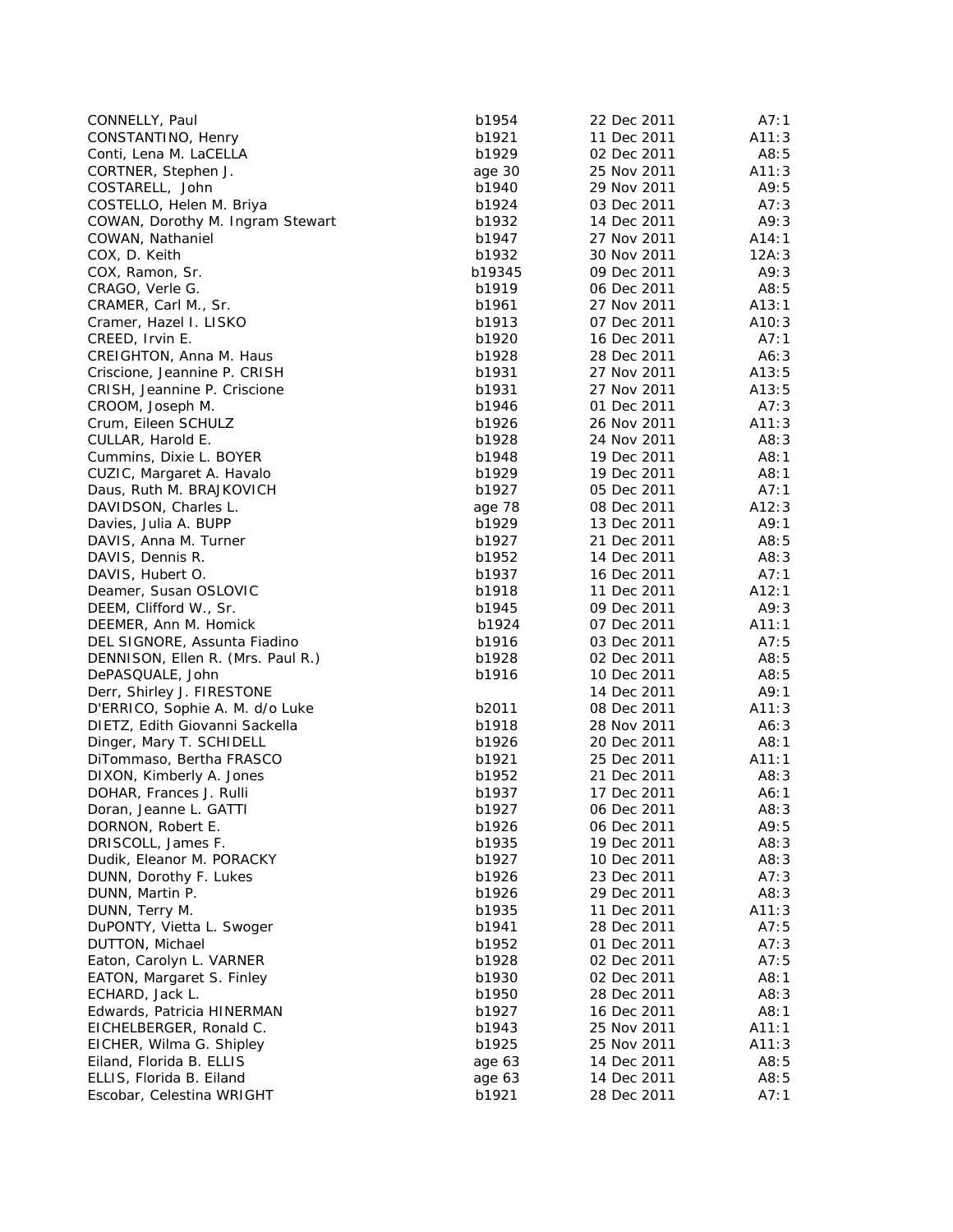| Evangelista, Shirley A. PROZY    | b1957  | 16 Dec 2011 | A8:1  |
|----------------------------------|--------|-------------|-------|
| EVANOSKI, Gertrude S. Kosma      | b1923  | 23 Dec 2011 | A7:1  |
| EVANS, Rose M. Baliff            | b1919  | 07 Dec 2011 | A9:5  |
| FARMER, Mary Lou, Miss           | b1926  | 22 Dec 2011 | A7:3  |
| FEDESHEN, Anne Lesoganich        | age 90 | 11 Dec 2011 | A11:3 |
| FERKO, Anna M. Hanecak           | b1912  | 15 Dec 2011 | A10:1 |
| Fetsko, Anne E. Sivulich PIPOLY  | b1917  | 28 Dec 2011 | A7:3  |
| FETTY, Donald E.                 | b1937  | 11 Dec 2011 | A12:3 |
| Fiadino, Assunta DEL SIGNORE     | b1916  | 03 Dec 2011 | A7:5  |
| FILIPCICH, Janis E. Lynn         | b1947  | 14 Dec 2011 | A8:1  |
| Finley, Margaret S. EATON        | b1930  | 02 Dec 2011 | A8:1  |
| FIRESTONE, Shirley J. Derr       |        | 14 Dec 2011 | A9:1  |
| FIRST, Henry                     | b1926  | 29 Nov 2011 | A9:3  |
| FISHER, Carl W.                  | b1930  | 29 Dec 2011 | A8:1  |
| Fleischer, Susan SPAN            | b1916  | 02 Dec 2011 | A8:3  |
| FLEMING, Robert E.               | b1931  | 28 Dec 2011 | A8:1  |
| FLOYD, Jacqueline Little         | b1950  | 03 Dec 2011 | A7:1  |
| FORNEY, Willie Mae Holbrook      | b1919  | 05 Dec 2011 | A7:3  |
| FORTE, Lucy Gelsomino            | b1933  | 16 Dec 2011 | A7:1  |
| FOSSESSCA, John J.               | b1918  | 15 Dec 2011 | A10:5 |
| FOX, Jimmy D.                    | b1953  | 06 Dec 2011 | A8:1  |
| Frank, Bonita OSBORNE            | b1938  | 03 Dec 2011 | A7:3  |
| FRASCO, Bertha DiTommaso         | b1921  | 25 Dec 2011 | A11:1 |
| Fray, Esther MELIKANT            | age 85 | 21 Dec 2011 | A8:3  |
| FRAZZINI, Anthony                | b1921  | 02 Dec 2011 | A7:3  |
| FREEMAN, James G., Sr.           | b1947  | 12 Dec 2011 | A8:5  |
| FRKLECH, James                   | b1935  | 14 Dec 2011 | A9:1  |
| Frontz, Beverly J. KAY           | b1934  | 17 Dec 2011 | A6:5  |
| FROST, Ray                       | b1926  | 06 Dec 2011 | A8:3  |
| Frye, Dorothy HUBER              | b1930  | 01 Dec 2011 | A7:5  |
| GAGLIANO, Frank P.               | b1970  | 30 Nov 2011 | A11:1 |
| GAIDA, Stella, Miss              | b1914  | 04 Dec 2011 | A13:1 |
| GALLAGHER, Joseph P.             | b1942  | 26 Nov 2011 | A11:3 |
| GARLOW, Sandra S. Biddle         | b1944  | 28 Dec 2011 | A7:3  |
| GATTI, Jeanne L. Doran           | b1927  | 06 Dec 2011 | A8:3  |
| GAUDING, Cheryl L. Logan         | b1962  | 28 Nov 2011 | A6:1  |
| Gaze, Betty Lou WARREN           | b1924  | 04 Dec 2011 | A14:1 |
| GEDEON, Phyllis E. Clacko        |        | 01 Dec 2011 | A8:1  |
| GEEKIE, Alma M. Haun LaBuz       | b1936  | 08 Dec 2011 | A11:5 |
| GEIDNER, James                   | b1960  | 25 Dec 2011 | A12:3 |
| Geletko, Mary Ann KIWALA         | b1918  | 27 Nov 2011 | A12:3 |
| Gelsomino, Lucy FORTE            | b1933  | 16 Dec 2011 | A7:1  |
| Gentile, Betty J. ROSS           | b1924  | 07 Dec 2011 | A10:3 |
| Getz, Kathleen S. RHOADS         | b1944  | 03 Dec 2011 | A7:5  |
| GILLEN, Kevin A., Sr.            | b1968  | 08 Dec 2011 | A11:3 |
| GILLIAM, Alia Mansiourian Koufos | b1916  | 28 Dec 2011 | A6:5  |
| GILMORE, Jasper, Elder           | b1925  | 25 Dec 2011 | A12:1 |
| GIOVANNI, August                 | b1919  | 29 Nov 2011 | A9:3  |
| Giovanni, Edith Sackella DIETZ   | b1918  | 28 Nov 2011 | A6:3  |
| GIST, James B.                   | b1937  | 24 Dec 2011 | A7:5  |
| <b>GLANCY, Marlene Holmes</b>    |        | 04 Dec 2011 | A13:1 |
| Gleason, Mary A. CANATSEY        | b1919  | 19 Dec 2011 | A8:5  |
| Goehring, Audrey J. JAMES        | b1929  | 27 Nov 2011 | A12:5 |
| Gomez, Carmen G. MOTTRAM         | b1920  | 30 Nov 2011 | 12A:5 |
| GONDER, Andrew                   | b1918  | 21 Dec 2011 | A9:1  |
| Gongaware, Dorothy LEWIS         | b1920  | 19 Dec 2011 | A8:3  |
| GORDON, Billy R.                 | b1970  | 25 Nov 2011 | A11:5 |
| GRAFFIUS, Robert T.              | b1931  | 25 Dec 2011 | A12:5 |
| Grant, Sandra J. Kerby LINEBAUGH | b1927  | 22 Dec 2011 | A7:3  |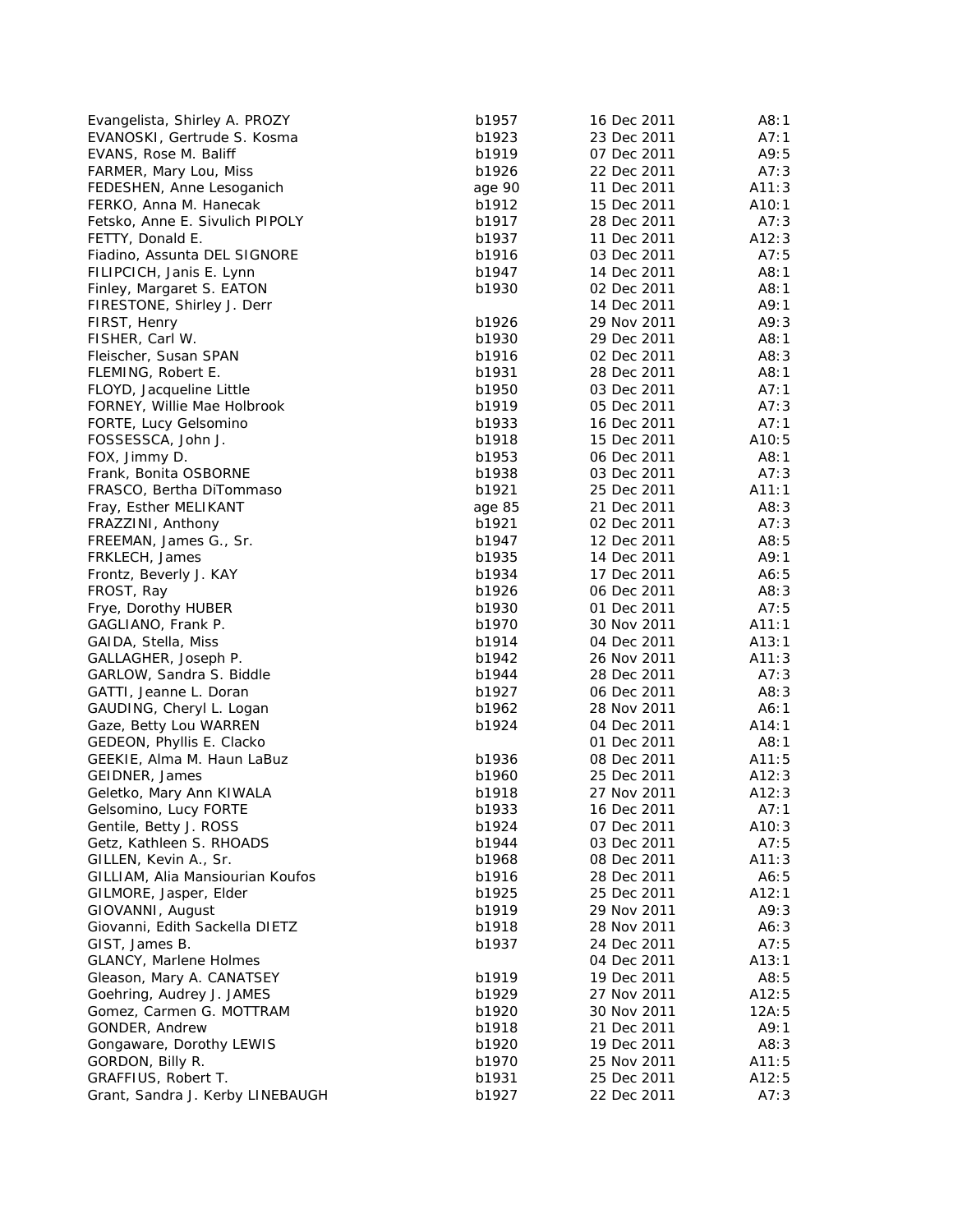| <b>GREEN, Beatrice Zarlingo</b>         | b1931  | 13 Dec 2011 | A8:3  |
|-----------------------------------------|--------|-------------|-------|
| GREEN, Kenneth R.                       | b1928  | 12 Dec 2011 | A8:3  |
| GREENBLATT, Stanley D.                  | b1928  | 30 Dec 2011 | A7:1  |
| GREENE, Larry E.                        | b1945  | 30 Nov 2011 | 12A:1 |
| Griffith, JoAnn D. OLSON                | b1929  | 14 Dec 2011 | A8:5  |
| GRIMM, Rose M. Capan                    | b1922  | 03 Dec 2011 | A7:1  |
| Grossman, Marilyn MALKIN                | age 86 | 07 Dec 2011 | A10:1 |
| GUERRIERI, Mario J., Sr.                | b1931  | 21 Dec 2011 | A9:1  |
| Guzzo, Mary J. RASCHELLA                | b1915  | 07 Dec 2011 | A10:5 |
| HAINES, Penny C. Champney               | b1925  | 25 Dec 2011 | A11:5 |
| HAKE, Charles V.                        | b1946  | 27 Nov 2011 | A13:1 |
| HALE, Annamarie Bilger                  | b1965  | 02 Dec 2011 | A7:1  |
| Hamilla, Antoinette M. TOMICH           | b1930  | 09 Dec 2011 | A9:5  |
| Hanecak, Anna M. FERKO                  | b1912  | 15 Dec 2011 | A10:1 |
| HANEY, David C.                         | b1922  | 30 Nov 2011 | 12A:5 |
| HANNA, Elizabeth T. Koury               | b1922  | 25 Nov 2011 | A11:1 |
| HANNA, Jennie Latouf                    | b1949  | 06 Dec 2011 | A9:1  |
| HARRIS, Nicholas J., Sr.                | b1921  | 12 Dec 2011 | A8:3  |
| Hastie, Emerald HILLMAN                 | b1944  | 17 Dec 2011 | A6:3  |
| Haun, Alma M. LaBuz GEEKIE              | b1936  | 08 Dec 2011 | A11:5 |
| Haus, Anna M. CREIGHTON                 | b1928  | 28 Dec 2011 | A6:3  |
| Havalo, Margaret A. CUZIC               | b1929  | 19 Dec 2011 | A8:1  |
| HAYES, Raymond R. E.                    | b1991  | 26 Nov 2011 | A11:3 |
| Hazlett, Shirley A. KREINBROOK          | b1941  | 26 Dec 2011 | A6:5  |
| HEAVRIN, Keith R., Sr.                  | b1923  | 11 Dec 2011 | A11:1 |
| Heban, Catherine A. SHELBY              | b1920  | 24 Nov 2011 | A8:1  |
| Heban, Catherine A. SHELBY              | b1920  | 25 Nov 2011 | A11:1 |
| HEDRICK, Harold G., Dr.                 | b1924  | 21 Dec 2011 | A9:3  |
| Heim, Hazel A. LINTON                   | b1922  | 30 Nov 2011 | A13:1 |
| HENDERSON, Angel J., Miss               | b1941  | 20 Dec 2011 | A8:5  |
| HERMAN, Robert F.                       | b1922  | 27 Dec 2011 | A6:5  |
| HEYER, Evelyn A. Clayton                | age 76 | 30 Nov 2011 | A13:1 |
| HIGGINS, Marilyn A. Schaper             | b1947  | 27 Dec 2011 | A7:3  |
| HILLMAN, Emerald Hastie                 | b1944  | 17 Dec 2011 | A6:3  |
| HINERMAN, Patricia Edwards              | b1927  | 16 Dec 2011 | A8:1  |
| HITCHCOCK, Harold R.                    | b1926  | 02 Dec 2011 | A8:1  |
| HIXSON, Frances E. Allgood              | b1946  | 16 Dec 2011 | A8:3  |
| HIXSON, Frances E. Allgood              | b1946  | 17 Dec 2011 | A7:1  |
| Hockicko, Sue Basanda MURDZAK           | age 90 | 11 Dec 2011 | A11:3 |
| HODES, Lucille Carlson                  | b1915  | 01 Dec 2011 | A7:5  |
| Hodgkiss, Beatrice C. BOSTIAN           | b1924  | 07 Dec 2011 | A9:3  |
| Holbrook, Willie Mae FORNEY             | b1919  | 05 Dec 2011 | A7:3  |
| Holmes, Marlene GLANCY                  |        | 04 Dec 2011 | A13:1 |
| HOLOWACH, Stephen, Very Rev. Archpriest | b1952  | 12 Dec 2011 | A8:1  |
| Homick, Ann M. DEEMER                   | b1924  | 07 Dec 2011 | A11:1 |
| HOOD, Kenneth R.                        | b1941  | 07 Dec 2011 | A10:3 |
| HORVATH, Julius S.                      | b1919  | 26 Nov 2011 | A11:1 |
| HOUSER, James S., Jr.                   | b1941  | 11 Dec 2011 | A11:5 |
| HOWER, Peggy J. (Mrs. Arthur W.)        | b1925  | 27 Nov 2011 | A13:1 |
| HOYE, Thomas                            | b1973  | 15 Dec 2011 | A10:5 |
| Hribko, Mary L. NARD                    | b1919  | 25 Dec 2011 | A11:5 |
| HUBER, Dorothy Frye                     | b1930  | 01 Dec 2011 | A7:5  |
| HUBIAK, Joan D. Coleman                 | b1941  | 11 Dec 2011 | A11:1 |
| HUDSON, Claude E.                       | b1953  | 06 Dec 2011 | A8:3  |
| Hull, Margaret L. CLAYPOOL              | b1920  | 02 Dec 2011 | A7:5  |
| Hunter, Nora A. SCANDY                  | b1928  | 25 Nov 2011 | A11:3 |
| HYNNIMAN, Lawrence H.                   | age 67 | 13 Dec 2011 | A8:5  |
| IMOBERSTEG, Eldis R.                    | b1927  | 30 Dec 2011 | A6:5  |
| INGLIS, Richard                         | b1927  | 27 Nov 2011 | A12:3 |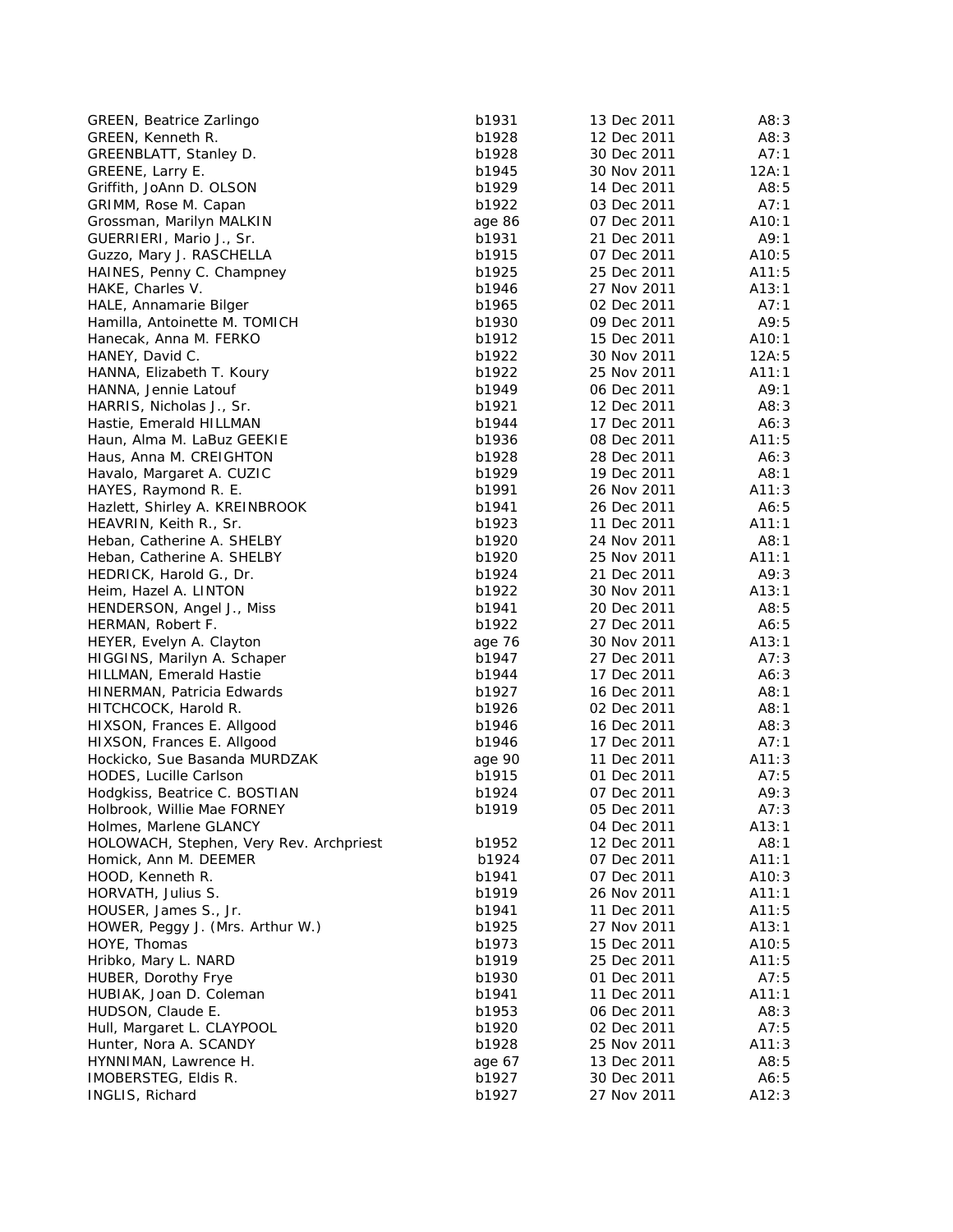| Ingram, Dorothy M. Stewart COWAN | b1932  | 14 Dec 2011                | A9:3  |
|----------------------------------|--------|----------------------------|-------|
| Jackson, Mariah J. SMITH         | b1951  | 30 Nov 2011                | A11:3 |
| JACOBS, Irene E. Summers O'Horo  | b1916  | 19 Dec 2011                | A8:5  |
| JACOBSON, Robert                 | b1948  | 15 Dec 2011                | A10:3 |
| JAMES, Audrey J. Goehring        | b1929  | 27 Nov 2011                | A12:5 |
| Jenkins, Marlene BLANK           | b1940  | 27 Dec 2011                | A6:3  |
| Johnson, Delores A. MASHBURN     | b1938  | 19 Dec 2011                | A8:3  |
| JOHNSON, Willis F.               | b1954  | 17 Dec 2011                | A6:3  |
| JOHNSTON, Robert L.              | b1949  | 06 Dec 2011                | A9:1  |
| JOINTER, Harold J.               | b1947  | 17 Dec 2011                | A7:1  |
| JONES, Billie, Mr.               | b1936  | 17 Dec 2011                | A6:3  |
| Jones, Kimberly A. DIXON         | b1952  | 21 Dec 2011                | A8:3  |
| JORNIGAN, Keith A., Sr.          | b1971  | 07 Dec 2011                | A10:1 |
| Joseph, Ada P. Place WILT        | b1914  | 14 Dec 2011                | A9:1  |
| KAHL, James H.                   | b1935  | 06 Dec 2011                | A8:5  |
| Kaloci, Brenda S. McBRIDE        | b1956  | 27 Nov 2011                | A13:5 |
| KASBEE, Irene Lucas              | b1927  | 04 Dec 2011                | A14:1 |
| Kaszowski, Vickie L. BAKER       | b1954  | 06 Dec 2011                | A9:3  |
| KAY, Beverly J. Frontz           | b1934  | 17 Dec 2011                | A6:5  |
|                                  |        |                            |       |
| KEHLER, William L., IV           | b1985  | 30 Dec 2011<br>14 Dec 2011 | A6:1  |
| KENNEY, Lori A. Calvin           | b1959  |                            | A8:1  |
| Kerby, Sandra J. Grant LINEBAUGH | b1927  | 22 Dec 2011                | A7:3  |
| KISH, Frances M. Wigkiewicz      | b1942  | 30 Nov 2011                | 12A:1 |
| KIWALA, Mary Ann Geletko         | b1918  | 27 Nov 2011                | A12:3 |
| KLUSCH, Gerald G.                | b1940  | 29 Nov 2011                | A9:1  |
| KOLLAR, Irene M. Novotny         | age 85 | 11 Dec 2011                | A11:5 |
| Kosma, Gertrude S. EVANOSKI      | b1923  | 23 Dec 2011                | A7:1  |
| Koufos, Alia Mansiourian GILLIAM | b1916  | 28 Dec 2011                | A6:5  |
| Koury, Elizabeth T. HANNA        | b1922  | 25 Nov 2011                | A11:1 |
| Kovach, Alice SILVASY            | b1909  | 31 Dec 2011                | A8:3  |
| KOZIEL, Stella Wojciechowski     | b1916  | 23 Dec 2011                | A7:3  |
| KRACKO, Anne J. Maus Lutz        | b1923  | 19 Dec 2011                | A8:1  |
| KREINBROOK, Shirley A. Hazlett   | b1941  | 26 Dec 2011                | A6:5  |
| KROSSMAN, Florence J. Buda       | b1928  | 02 Dec 2011                | A8:3  |
| KUCH, Margaret R. Chizmar        | b1919  | 07 Dec 2011                | A10:3 |
| KUHN, Virginia E. Pfahles        | b1932  | 05 Dec 2011                | A7:1  |
| LaBuz, Alma M. Haun GEEKIE       | b1936  | 08 Dec 2011                | A11:5 |
| LaCELLA, Lena M. Conti           | b1929  | 02 Dec 2011                | A8:5  |
| LaROSE, Russell L.               | b1971  | 14 Dec 2011                | A9:3  |
| LASKAY, Frank A.                 | b1926  | 13 Dec 2011                | A9:1  |
| LASKAY, Frank A.                 | b1926  | 12 Dec 2011                | 8A:3  |
| LATISI, Arthur R.                | b1925  | 28 Dec 2011                | A7:5  |
| Latouf, Jennie HANNA             | b1949  | 06 Dec 2011                | A9:1  |
|                                  | b1921  | 04 Dec 2011                | A13:3 |
| LAVELLE, James E., Sr.           |        | 28 Dec 2011                |       |
| Leach, Lavina E. YEAGER          | b1934  |                            | A7:3  |
| Leeson, Anna VELLKY              | b1920  | 04 Dec 2011                | A13:5 |
| LENZ, Charles G.                 | b1929  | 11 Dec 2011                | A11:5 |
| Lesch, Edna R. BRANTINGHAM       | b1918  | 26 Nov 2011                | A11:1 |
| Lesoganich, Anne FEDESHEN        | age 90 | 11 Dec 2011                | A11:3 |
| LESTER, William R., Jr.          | b1938  | 31 Dec 2011                | A8:1  |
| LEWIS, Dorothy Gongaware         | b1920  | 19 Dec 2011                | A8:3  |
| LEWIS, Harry R.                  | b1923  | 17 Dec 2011                | A6:3  |
| LEWIS, Scott E.                  | b1921  | 25 Nov 2011                | A11:3 |
| LIGUORI, Gino A., Sr.            | b1942  | 07 Dec 2011                | A9:3  |
| LINEBAUGH, Sandra J. Grant Kerby | b1927  | 22 Dec 2011                | A7:3  |
| LINTON, Hazel A. Heim            | b1922  | 30 Nov 2011                | A13:1 |
| LISKO, Hazel I. Cramer           | b1913  | 07 Dec 2011                | A10:3 |
| LITTLE, Earl G.                  | b1970  | 16 Dec 2011                | A8:3  |
| Little, Jacqueline FLOYD         | b1950  | 03 Dec 2011                | A7:1  |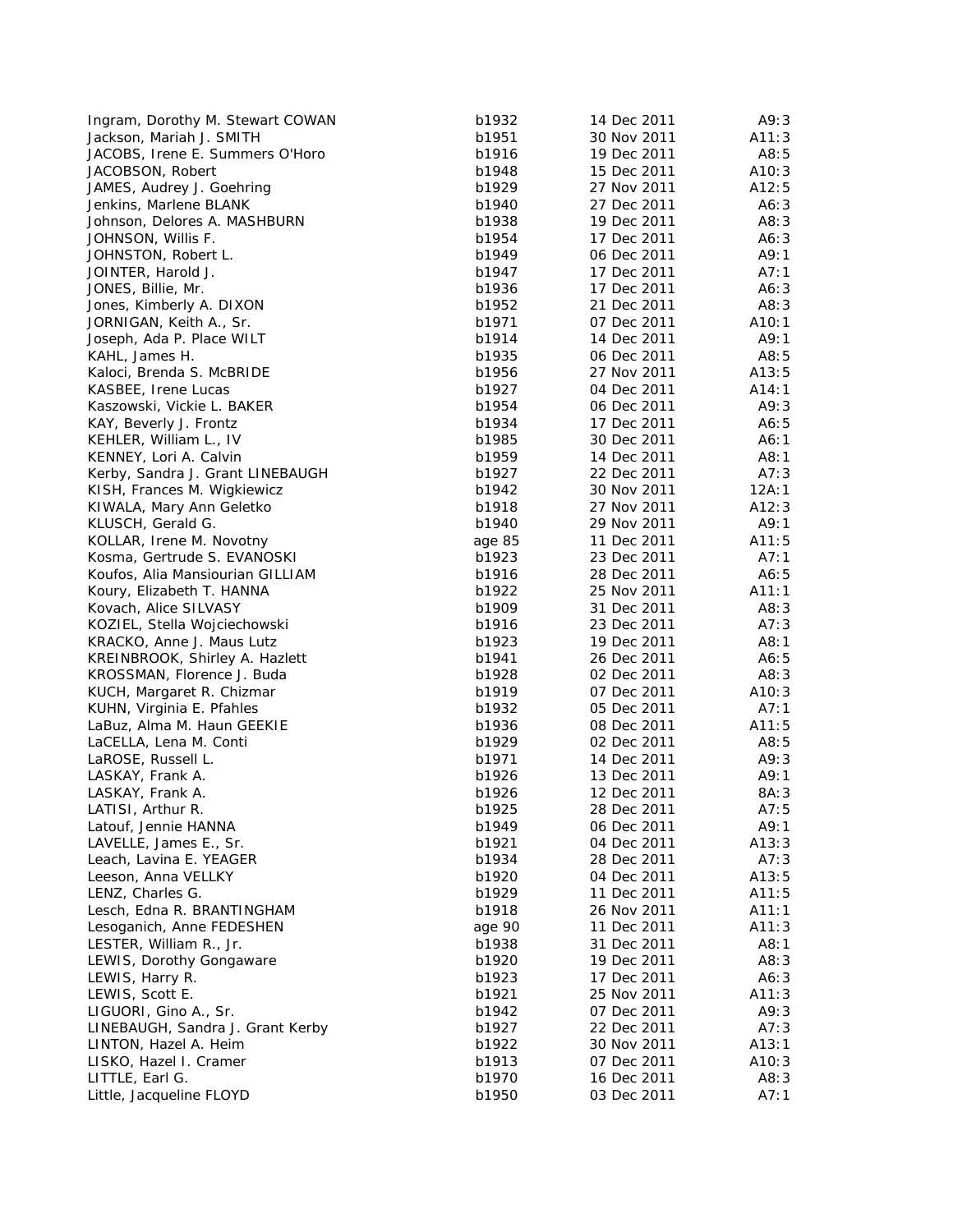| LOBOY, John                     | b1919             | 27 Dec 2011 | A6:1  |
|---------------------------------|-------------------|-------------|-------|
| Lockett, Denise SMITH           | b1951             | 21 Dec 2011 | A8:5  |
| Loffert, Ida Mae MARSLAND       | b1917             | 28 Dec 2011 | A8:3  |
| Logan, Cheryl L. GAUDING        | b1962             | 28 Nov 2011 | A6:1  |
| LOMAX, William J., Jr.          | b1923             | 08 Dec 2011 | A12:1 |
| LONGFIELD, Edward               | b1924             | 07 Dec 2011 | A10:1 |
| LONGFIELD, Warren E.            | b1924, correction | 08 Dec 2011 | A11:1 |
| LORENZI, James E.               | b1917             | 28 Dec 2011 | A6:1  |
| LOWE, Kenneth W.                | b1933             | 29 Nov 2011 | A9:3  |
| LOWE, Kenneth W.                | b1933             | 30 Nov 2011 | 12A:1 |
| Lucas, Irene KASBEE             | b1927             | 04 Dec 2011 | A14:1 |
| Lukes, Dorothy F. DUNN          | b1926             | 23 Dec 2011 | A7:3  |
| LUPO, Joseph N., Sr.            | b1928             | 07 Dec 2011 | A10:5 |
| Lutz, Anne J. Maus KRACKO       | b1923             | 19 Dec 2011 | A8:1  |
| LUTZ, Stanley H., Jr.           | b1937             | 21 Dec 2011 | A9:1  |
| Lynn, Janis E. FILIPCICH        | b1947             | 14 Dec 2011 | A8:1  |
| LYONS, John F., Rev. Father     | b1921             | 13 Dec 2011 | A8:1  |
| MALESKY, John D.                | b1947             | 21 Dec 2011 | A9:3  |
| MALKIN, Marilyn Grossman        | age 86            | 07 Dec 2011 | A10:1 |
| MANCINI, James R.               | b1951             | 07 Dec 2011 | A9:5  |
| Manning, Bonavere STOKES        | age 84            | 28 Dec 2011 | A7:3  |
| MARION, Thomas E.               | b1961             | 30 Nov 2011 | A11:3 |
|                                 | b1933             | 29 Nov 2011 | A9:5  |
| MARQUIS, Gerald F.              |                   |             |       |
| MARSH, Nick                     | b1930             | 26 Dec 2011 | A6:3  |
| MARSLAND, Ida Mae Loffert       | b1917             | 28 Dec 2011 | A8:3  |
| MARTIN, Elnora L. Roland Barnes | b1942             | 07 Dec 2011 | A9:1  |
| MARTIN, Paul, III               | b1946             | 21 Dec 2011 | A9:5  |
| MASHBURN, Delores A. Johnson    | b1938             | 19 Dec 2011 | A8:3  |
| MASSARO, John F.                | b1932             | 28 Dec 2011 | A7:5  |
| MASSARO, John F.                | b1932             | 27 Dec 2011 | A7:1  |
| MATOLA, Prudence A. Wiscott     | b1923             | 27 Dec 2011 | A7:3  |
| MAURO, Theresa Arduini          | b1920             | 15 Dec 2011 | A10:3 |
| Maus, Anne J. Lutz KRACKO       | b1923             | 19 Dec 2011 | A8:1  |
| Mauzy, Vivian WASHINGTON        | b1933             | 30 Nov 2011 | A11:5 |
| McBRIDE, Brenda S. Kaloci       | b1956             | 27 Nov 2011 | A13:5 |
| McCABE, James L.                | b1930             | 01 Dec 2011 | A7:3  |
| McCaffrey, Joan D. BRUCE        | b1929             | 04 Dec 2011 | A13:5 |
| McCALL, Pearl F. Oates          | b1922             | 02 Dec 2011 | A8:5  |
| McCann, Mary ROBBINS            | b1931             | 01 Dec 2011 | A7:1  |
| McCARDLE, Richard, Sr.          | b1964             | 02 Dec 2011 | A8:3  |
| McCREA, Joseph D.               | b1944             | 02 Dec 2011 | A8:1  |
| McCurdy, Janet L. BELL          | b1942             | 22 Dec 2011 | A7:5  |
| McFARLAND, Thelma I. Sinn       | b1918             | 31 Dec 2011 | A8:5  |
| McKAY, Frank L.                 | b1924             | 05 Dec 2011 | A7:5  |
| McKINNEY, John D., Sr.          | b1923             | 07 Dec 2011 | A10:1 |
| McRae, Annie D. BROWN           | b1925             | 28 Dec 2011 | A7:1  |
| MEARS, Robert E.                | b1928             | 31 Dec 2011 | A8:1  |
| MELIKANT, Esther Fray           | age 85            | 21 Dec 2011 | A8:3  |
| MEROLILLO, Ruth A. Petulis      | b1922             | 27 Nov 2011 | A12:5 |
| METZLER, Laura A., Miss         | b1915             | 10 Dec 2011 | A8:3  |
| MICKO, Mike N.                  | b1927             | 28 Nov 2011 | A6:3  |
| MICKO, Mildred I. VonKennen     | b1937             | 28 Nov 2011 | A6:5  |
| MIKITA, Steve                   | b1929             | 27 Nov 2011 | A12:1 |
| MILES, Sallie I., Miss          | b1947             | 04 Dec 2011 | A13:5 |
| MILLER, Neil H.                 | b1927             | 25 Dec 2011 | A11:5 |
| Minter, Earline D. OWENS        | b1943             | 06 Dec 2011 | A9:3  |
| MOCK, Sandra Bell               | b1943             | 25 Dec 2011 | A11:3 |
| MOFFITT, Mildred V. Wimer       | b1921             | 30 Nov 2011 | 12A:3 |
| MOLINARI, Marcella Nicola       | b1925             | 13 Dec 2011 | A8:1  |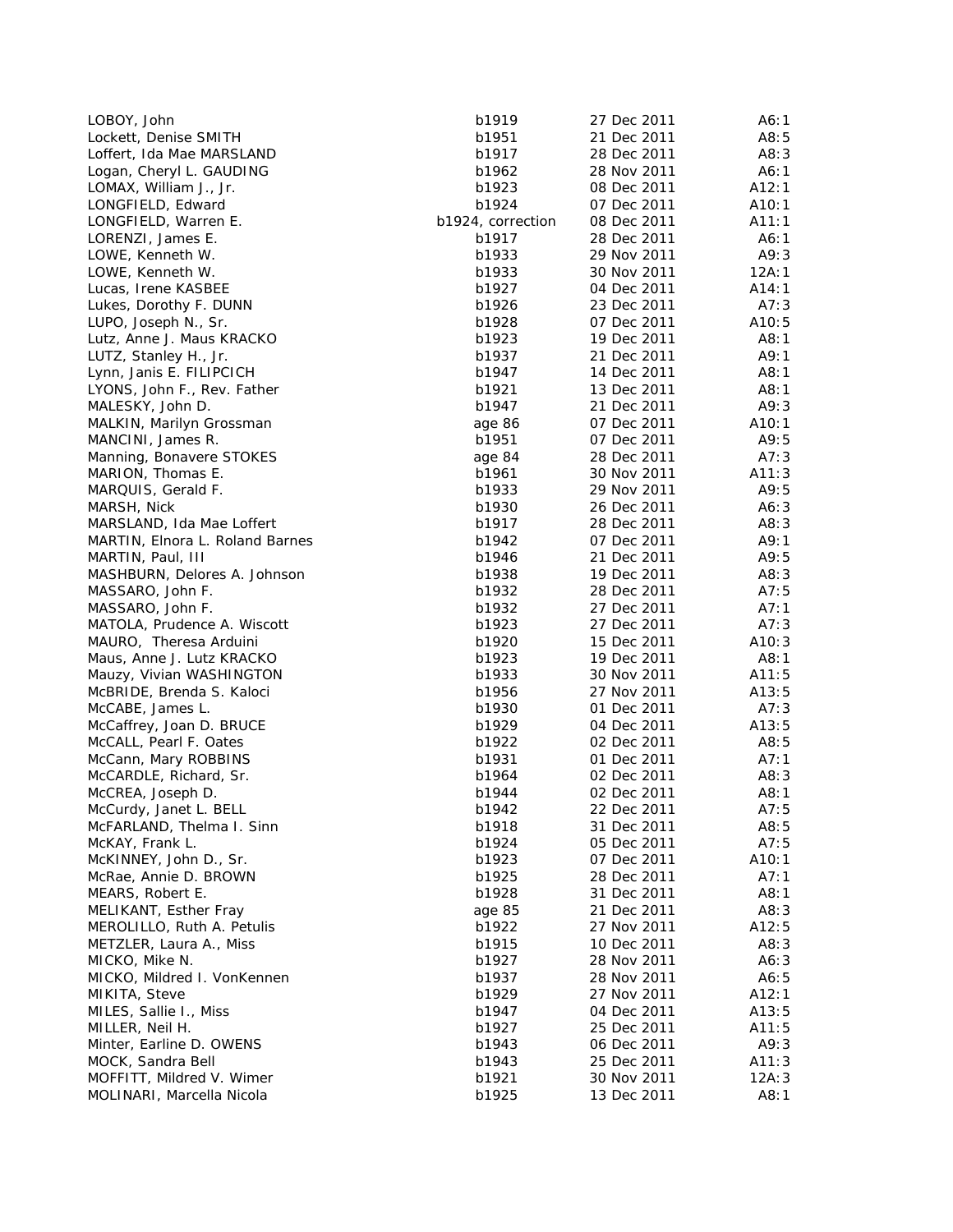| MONAHAN, Gertrude E. Burns           | b1915  | 28 Dec 2011 | A6:3  |
|--------------------------------------|--------|-------------|-------|
| Moore, Catherine SALTSMAN            | b1922  | 26 Dec 2011 | A6:1  |
| Moore, Dorothy VEST                  | b1934  | 11 Dec 2011 | A12:3 |
| MOORE, Marion L. Weir                | b1918  | 25 Dec 2011 | A12:1 |
| MORETTI, Mae M. Albrecht             | b1929  | 28 Nov 2011 | A6:5  |
| MORGAN, Kenneth C.                   | b1964  | 21 Dec 2011 | A9:1  |
| MOROZOWICH, Helen Solomon            | b1929  | 30 Dec 2011 | A6:1  |
| Morris, Margaret J. CHARLTON         | b1951  | 03 Dec 2011 | A7:5  |
| MOSLEY, William J., II               | b1968  | 05 Dec 2011 | A7:3  |
| MOSS, Edward G.                      | b1942  | 06 Dec 2011 | A9:1  |
| MOSTOV, Marvin                       | b1929  | 28 Nov 2011 | A6:1  |
| MOSTOV, Rhoda Sacks                  | b1936  | 28 Nov 2011 | A6:1  |
| MOTIKA, Stephen A.                   | b1926  | 10 Dec 2011 | A8:1  |
| MOTOC, Lavinia, Miss                 | b1928  | 23 Dec 2011 | A7:5  |
| MOTTRAM, Carmen G. Gomez             | b1920  | 30 Nov 2011 | 12A:5 |
| MURDZAK, Sue Basanda Hockicko        | age 90 | 11 Dec 2011 | A11:3 |
| Murphy, Phyllis J. STAMBAUGH         | b1929  | 11 Dec 2011 | A12:3 |
| NADZAM, Andrew J.                    | b1929  | 24 Nov 2011 | A8:5  |
| NAPLES, Daniel P.                    | b1961  | 25 Dec 2011 | A11:3 |
| NARD, Mary L. Hribko                 | b1919  | 25 Dec 2011 | A11:5 |
| NARDY, Nancy A. Burns                | b1938  | 09 Dec 2011 | A9:3  |
| NECKERMAN, William M., Jr.           | b1910  | 28 Dec 2011 | A8:3  |
| NELMS, Annie L. Ross Reynolds        | b1920  | 08 Dec 2011 | A11:5 |
| NEMCIK, Virginia Zarzeski            | b1924  | 02 Dec 2011 | A8:3  |
| Nicola, Marcella MOLINARI            | b1925  | 13 Dec 2011 | A8:1  |
| Niles, Helen ULICNEY                 | b1927  | 02 Dec 2011 | A8:3  |
| NODAY, Judith H. Pavlina             | b1942  | 06 Dec 2011 | A9:3  |
| NODAY, Judith H. Pavlina             | b1942  | 05 Dec 2011 | A7:5  |
| Novotny, Irene M. KOLLAR             | age 85 | 11 Dec 2011 | A11:5 |
| Oates, Pearl F. McCALL               | b1922  | 02 Dec 2011 | A8:5  |
| O'Horo, Irene E. Summers JACOBS      | b1916  | 19 Dec 2011 | A8:5  |
| OLSON, JoAnn D. Griffith             | b1929  | 14 Dec 2011 | A8:5  |
| OLSON, William E.                    | b1980  | 05 Dec 2011 | A7:5  |
| OSBORNE, Bonita Frank                | b1938  | 03 Dec 2011 | A7:3  |
| OSLOVIC, Susan Deamer                | b1918  | 11 Dec 2011 | A12:1 |
| OWEN, Lionne E., Miss                | b1932  | 11 Dec 2011 | A12:5 |
| <b>OWENS, Earline D. Minter</b>      | b1943  | 06 Dec 2011 | A9:3  |
| PAPACH, Olga Belieff                 | b1922  | 10 Dec 2011 | A8:5  |
| PARR, Helen M. Partee                | b1924  | 17 Dec 2011 | A6:1  |
| Partee, Helen M. PARR                | b1924  | 17 Dec 2011 | A6:1  |
| PARTIKA, Mary Vohar                  | b1927  | 13 Dec 2011 | A9:1  |
| Pauley, Grace A. VanLYNN             | b1921  | 30 Nov 2011 | 12A:1 |
| Paulis, Betty L. BRUSH               | b1921  | 29 Dec 2011 | A8:1  |
| Pavlina, Judith H. NODAY             | b1942  | 06 Dec 2011 | A9:3  |
| Pavlina, Judith H. NODAY             | b1942  | 05 Dec 2011 | A7:5  |
| PAXTON, Edgar W.                     | b1924  | 28 Nov 2011 | A6:5  |
| PEACHOCK, Dolores M., Miss           | b1931  | 08 Dec 2011 | A11:3 |
| PERKINS, Florence Booker             | b1918  | 26 Dec 2011 | A6:1  |
| PERRY, Donald                        | b1931  | 07 Dec 2011 | A9:1  |
| PERRY, Vernon R.                     | b1938  | 24 Nov 2011 | A8:5  |
| PETRICINI, Anna N. Cesta             | b1922  | 16 Dec 2011 | A8:3  |
| PETRIDIS, Patricia J. Whittington    | b1957  | 12 Dec 2011 | A8:3  |
| PETRO, Pauline W. (Mrs. George, Sr.) | b1930  | 23 Dec 2011 | A7:1  |
| Petrollini, Phyllis ZIZZO            | b1924  | 10 Dec 2011 | A8:3  |
| PETRUS, Helen Stanko                 | b1920  | 30 Dec 2011 | A6:3  |
| Petulis, Ruth A. MEROLILLO           | b1922  | 27 Nov 2011 | A12:5 |
| Pfahles, Virginia E. KUHN            | b1932  | 05 Dec 2011 | A7:1  |
| Pierce, Geneva BEVLY                 | b1926  | 24 Nov 2011 | A8:5  |
| PIFER, Frank W.                      | b1918  | 22 Dec 2011 | A7:3  |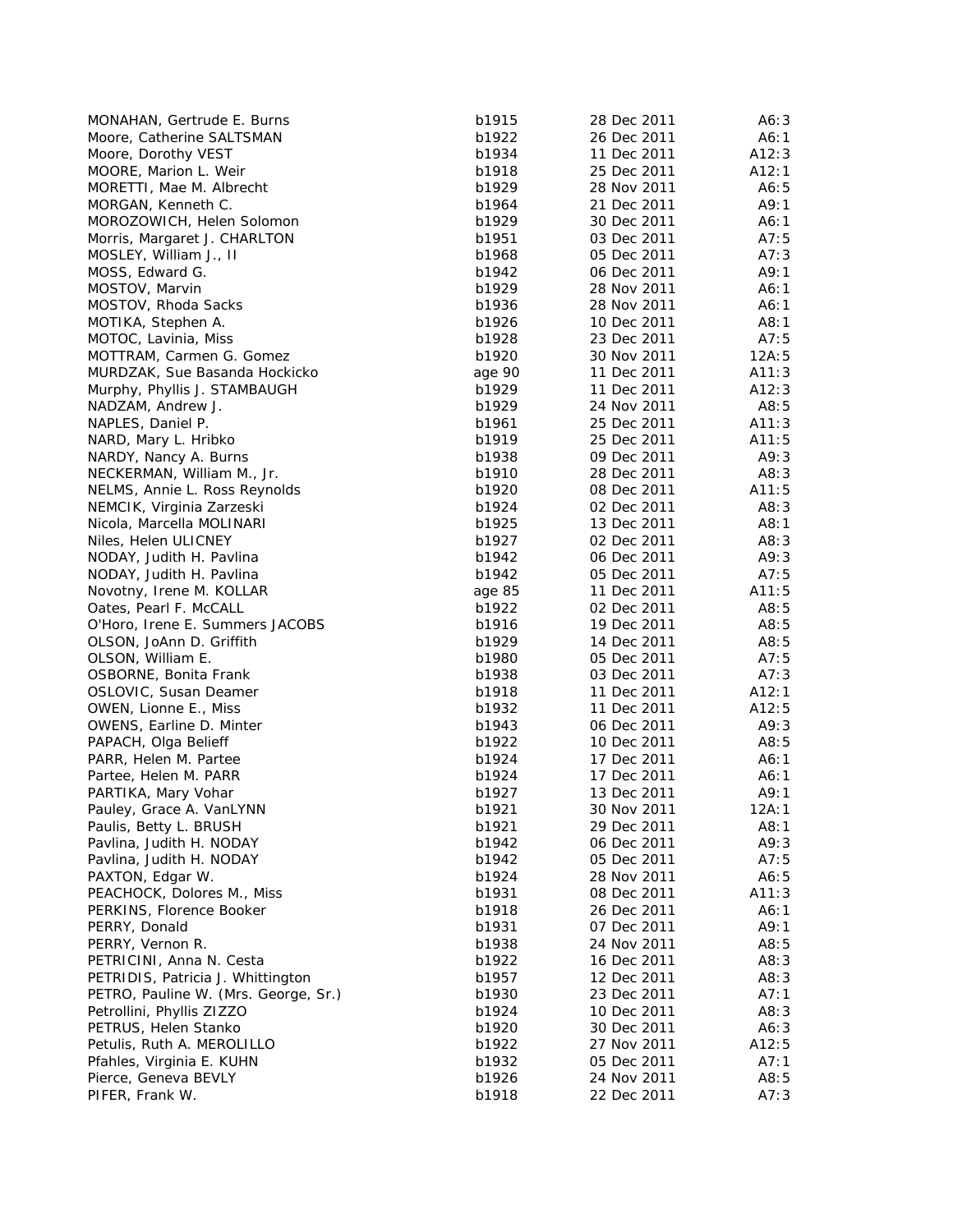| PIPOLY, Anne E. Fetsko Sivulich   | b1917             | 28 Dec 2011 | A7:3  |
|-----------------------------------|-------------------|-------------|-------|
| Place, Ada P. Joseph WILT         | b1914             | 14 Dec 2011 | A9:1  |
| PLATZ, Jean L. Burness            | b1921             | 22 Dec 2011 | A7:5  |
| POKOPATZ, Charles P.              | b1950             | 01 Dec 2011 | A7:1  |
| PORACKY, Eleanor M. Dudik         | b1927             | 10 Dec 2011 | A8:3  |
| Powell, Janice G. BURNS           | b1944             | 29 Nov 2011 | A9:1  |
| PREGIBON, Nicholas J.             | b1947             | 30 Nov 2011 | A11:5 |
| Preston, Lelia E. BROWN           | b1918             | 20 Dec 2011 | A8:3  |
| PRICE, Ann                        | b1915             | 06 Dec 2011 | A9:1  |
| Price, Beatrice ALLEN             | b1921             | 08 Dec 2011 | A12:1 |
| PROCICK, Joseph J., Jr.           | b1938             | 25 Dec 2011 | A12:5 |
| PROZY, Shirley A. Evangelista     | b1957             | 16 Dec 2011 | A8:1  |
| Pruss, Angelinen ZADRAVEC         | b1921             | 20 Dec 2011 | A8:3  |
| QUINN, Donald B.                  | b1934             | 28 Dec 2011 | A6:3  |
| RAIDEL, Edward J.                 | b1929             | 27 Dec 2011 | A6:5  |
| Rand, Vera M. CAMPANA             | b1920             | 27 Nov 2011 | A13:3 |
| RASCHELLA, Mary J. Guzzo          | b1915             | 07 Dec 2011 | A10:5 |
| RAUB, Frances G. Carey            | b1933             | 25 Dec 2011 | A12:3 |
| Rauso, Gemma M. THOMAS            | b1932             | 14 Dec 2011 | A8:3  |
| Rauso, Gemma M. THOMAS            | b1932             | 15 Dec 2011 | A10:3 |
| REED, Elizabeth Bryant            | b1926             | 15 Dec 2011 | A10:3 |
| Reynolds, Annie L. Ross NELMS     | b1920             | 08 Dec 2011 | A11:5 |
| RHINE, Donna L., Miss             | b1931             | 17 Dec 2011 | A6:5  |
| RHOADS, Kathleen S. Getz          | b1944             | 03 Dec 2011 | A7:5  |
| RHODES, Devola Collins            | b1916             | 05 Dec 2011 | A7:3  |
| RICE, John E.                     | b1929, correction | 12 Dec 2011 | A8:1  |
| RICE, John E.                     | b1929             | 11 Dec 2011 | A12:5 |
| RICH, Edna A. Brocious            | b1918             | 16 Dec 2011 | A8:1  |
| RICHARDSON, David W.              | b1962             | 24 Dec 2011 | A7:3  |
| RICHARDSON, James E., Sr.         | b1940             | 08 Dec 2011 | A11:5 |
| RICHARDSON, Robert M., II         | b1971             | 29 Nov 2011 | A9:3  |
| RILEY, Marianne K. Cafaro         | b1934             | 07 Dec 2011 | A11:1 |
| RIOLA, Mia M. Burrows d/o Raymond | b/d2011           | 16 Dec 2011 | A8:3  |
| RIPLEY, Robert E.                 | b1944             | 04 Dec 2011 | A14:1 |
| Ritter, Geneva M. WALKER          | b1924             | 21 Dec 2011 | A8:1  |
| ROBBINS, Mary McCann              | b1931             | 01 Dec 2011 | A7:1  |
| ROGERS, Jay L.                    | b1916             | 27 Nov 2011 | A13:5 |
| Roland, Elnora L. Barnes MARTIN   | b1942             | 07 Dec 2011 | A9:1  |
| ROLOFF, June M. Yash              | b1933             | 12 Dec 2011 | A8:5  |
| ROSE, Richard E.                  | b1931             | 11 Dec 2011 | A12:3 |
| ROSENBERG, Michael                | b1946             | 27 Nov 2011 | A13:3 |
| ROSENBERG, Michael                | b1946             | 26 Nov 2011 | A11:1 |
| Ross, Annie L. Reynolds NELMS     | b1920             | 08 Dec 2011 | A11:5 |
| ROSS, Betty J. Gentile            | b1924             | 07 Dec 2011 | A10:3 |
| Ruberto, Carmel TRICOMI           | b1921             | 21 Dec 2011 | A8:1  |
| RUGH, Donald R., Sr.              | b1934             | 04 Dec 2011 | A13:3 |
| Rulli, Frances J. DOHAR           | b1937             | 17 Dec 2011 | A6:1  |
| RYAN, Iris N. Christie            | b1917             | 25 Dec 2011 | A12:3 |
| RYHAL, Paul D.                    | b1943             | 25 Dec 2011 | A12:1 |
| RYZNER, Joseph                    | b1918             | 27 Nov 2011 | A13:1 |
| SABELLI, James                    | b1921             | 01 Dec 2011 | A7:3  |
| SACCHINI, Joseph L.               | b1927             | 16 Dec 2011 | A7:3  |
| SACCHINI, Joseph L.               | b1927             | 15 Dec 2011 | A10:1 |
| Sackella, Edith Giovanni DIETZ    | b1918             | 28 Nov 2011 | A6:3  |
| Sacks, Rhoda MOSTOV               | b1936             | 28 Nov 2011 | A6:1  |
| SALTSMAN, Catherine Moore         | b1922             | 26 Dec 2011 | A6:1  |
| SAMIOS, Theofilos P.              | b1949             | 06 Dec 2011 | A9:5  |
| SAMUELS, Harry L., Sr.            | b1937             | 21 Dec 2011 | A8:3  |
| SAULSBERRY, Danny L.              | b1950             | 17 Dec 2011 | A6:5  |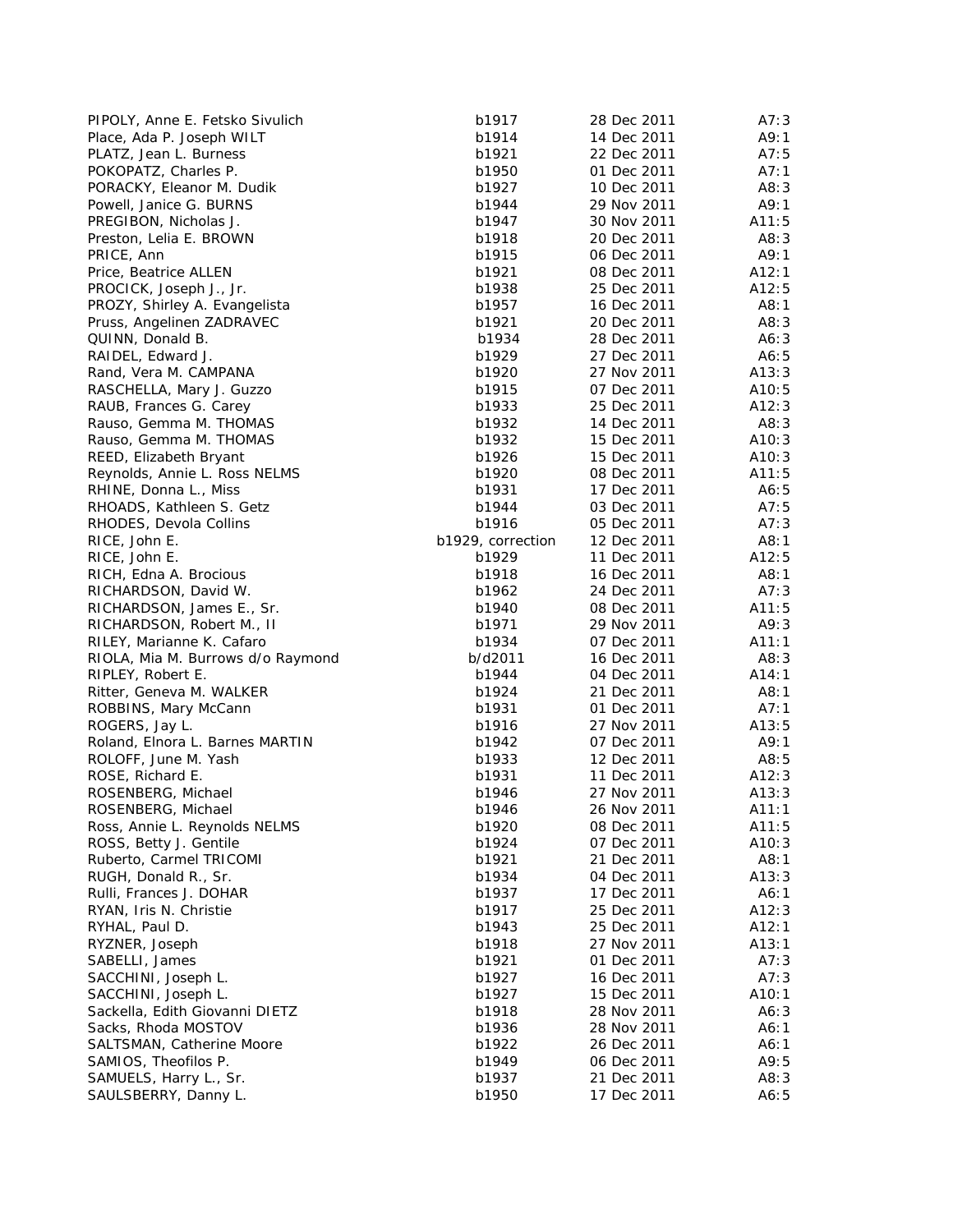| SCANDY, Nora A. Hunter<br>b1928<br>25 Nov 2011<br>A11:3<br>SCARAZZO, Beverly A. Baillie<br>b1930<br>08 Dec 2011<br>A11:3<br>SCERBO, Constantino<br>b1923<br>26 Dec 2011<br>A6:1<br>Schaffer, Lois A. WRIGHT<br>b1937<br>27 Dec 2011<br>A6:5<br>b1947<br>27 Dec 2011<br>A7:3<br>Schaper, Marilyn A. HIGGINS<br>SCHEWIREY, Mark<br>b1965<br>30 Dec 2011<br>A6:3<br>A8:1<br>SCHIDELL, Mary T. Dinger<br>b1926<br>20 Dec 2011<br>SCHIFFHAUER, Florence D., Miss<br>b1928<br>13 Dec 2011<br>A8:5<br>SCHULZ, Eileen Crum<br>b1926<br>26 Nov 2011<br>A11:3<br>SCIORTINO, Vincent J.<br>b1928<br>04 Dec 2011<br>A13:3<br>SCOTT, Russell H.<br>b1919<br>26 Nov 2011<br>A11:3<br>b1921<br>27 Nov 2011<br>A12:5<br>Secrest, Minnie F. YONYON<br>SERVEDIO, Sam, Sr.<br>b1921<br>27 Dec 2011<br>A6:3<br>SHELBY, Catherine A. Heban<br>b1920<br>24 Nov 2011<br>A8:1<br>b1920<br>25 Nov 2011<br>A11:1<br>SHELBY, Catherine A. Heban<br>Shipley, Wilma G. EICHER<br>b1925<br>25 Nov 2011<br>A11:3<br>A8:3<br>SILVASY, Alice Kovach<br>b1909<br>31 Dec 2011<br>Sinn, Thelma I. McFARLAND<br>b1918<br>31 Dec 2011<br>A8:5<br>Sivulich, Anne E. Fetsko PIPOLY<br>b1917<br>28 Dec 2011<br>A7:3<br>b1924<br>22 Dec 2011<br>A7:5<br>SKRIPAC, Helen Tabak<br>Slipkovich, Mary R. VERNARSKY<br>b1924<br>13 Dec 2011<br>A8:3<br>A12:3<br>SMEGAL, Dorothy R. Struble<br>b1920<br>25 Dec 2011<br>Smeltz, Charlotte J. COCHRAN<br>b1935<br>10 Dec 2011<br>A8:5<br>SMITH, Denise Lockett<br>b1951<br>21 Dec 2011<br>A8:5<br>b1930<br>29 Dec 2011<br>A8:5<br>Smith, Eunice J. STAPLETON<br>b1951<br>30 Nov 2011<br>A11:3<br>SMITH, Mariah J. Jackson<br>A9:1<br>b1918<br>13 Dec 2011<br>SMITH, Wade W., Sr.<br>b1943<br>23 Dec 2011<br>A7:3<br>SNOWBERGER, Patricia J. Wright<br>SOFIKITIS, John G.<br>30 Nov 2011<br>A11:1<br>b1934<br>Solomon, Helen MOROZOWICH<br>b1929<br>30 Dec 2011<br>A6:1<br>A8:3<br>SPAN, Susan Fleischer<br>b1916<br>02 Dec 2011<br>b1948<br>27 Nov 2011<br>A12:5<br>SPANJA, Frank P., Jr.<br>SPEIS, John<br>b1939<br>02 Dec 2011<br>A7:5<br>SRIVASTAVA, Sarla (Mrs. Surya)<br>13 Dec 2011<br>A8:5<br>b1914<br>09 Dec 2011<br>A9:5<br>STACKHOUSE, Esther M. Wyss<br>STACKHOUSE, Esther M. Wyss<br>b1914<br>08 Dec 2011<br>A11:5<br>STAHARA, Stephen M.<br>b1939<br>29 Dec 2011<br>A8:3<br>A12:3<br>b1929<br>11 Dec 2011<br>STAMBAUGH, Phyllis J. Murphy<br>STANCHIN, Judith A. Askin<br>b1943<br>28 Dec 2011<br>A8:1<br>STANFORD, William H., Jr.<br>b1929<br>08 Dec 2011<br>A11:3<br>Stanko, Helen PETRUS<br>b1920<br>30 Dec 2011<br>A6:3<br>STAPLETON, Eunice J. Smith<br>b1930<br>A8:5<br>29 Dec 2011<br>STEPHANY, Shirley E. Waltman<br>b1946<br>31 Dec 2011<br>A8:1<br>Stevens, Sharon M. BARTO<br>b1960<br>30 Dec 2011<br>A6:3<br>Stewart, Dorothy M. Ingram COWAN<br>b1932<br>14 Dec 2011<br>A9:3<br>STOFFER, Michael A., Sr.<br>b1968<br>31 Dec 2011<br>A8:5<br>STOKES, Bonavere Manning<br>A7:3<br>age 84<br>28 Dec 2011<br>STRAHLEY, Lena M., Miss<br>b1928<br>10 Dec 2011<br>A8:1<br>STRANEY, Timothy B.<br>b1946<br>03 Dec 2011<br>A7:3<br>Struble, Dorothy R. SMEGAL<br>b1920<br>25 Dec 2011<br>A12:3<br>STYER, Matthew A.<br>b1981<br>21 Dec 2011<br>A9:5<br>SUHY, Alice Whipple<br>b1933<br>28 Nov 2011<br>A7:1<br>SUISI, Jeff A.<br>b1962<br>27 Dec 2011<br>A7:3<br>Summers, Irene E. O'Horo JACOBS<br>b1916<br>19 Dec 2011<br>A8:5<br>SWARTZ, W. R.<br>b1921<br>11 Dec 2011<br>A12:1<br>Swoger, Vietta L. DuPONTY<br>b1941<br>28 Dec 2011<br>A7:5<br>SYLVESTER, Ann F. Traveline<br>b1918<br>03 Dec 2011<br>A7:1<br>Tabak, Helen SKRIPAC<br>A7:5<br>b1924<br>22 Dec 2011 | SAVON, Ronald W. | b1956 | 30 Nov 2011 | A11:3 |
|---------------------------------------------------------------------------------------------------------------------------------------------------------------------------------------------------------------------------------------------------------------------------------------------------------------------------------------------------------------------------------------------------------------------------------------------------------------------------------------------------------------------------------------------------------------------------------------------------------------------------------------------------------------------------------------------------------------------------------------------------------------------------------------------------------------------------------------------------------------------------------------------------------------------------------------------------------------------------------------------------------------------------------------------------------------------------------------------------------------------------------------------------------------------------------------------------------------------------------------------------------------------------------------------------------------------------------------------------------------------------------------------------------------------------------------------------------------------------------------------------------------------------------------------------------------------------------------------------------------------------------------------------------------------------------------------------------------------------------------------------------------------------------------------------------------------------------------------------------------------------------------------------------------------------------------------------------------------------------------------------------------------------------------------------------------------------------------------------------------------------------------------------------------------------------------------------------------------------------------------------------------------------------------------------------------------------------------------------------------------------------------------------------------------------------------------------------------------------------------------------------------------------------------------------------------------------------------------------------------------------------------------------------------------------------------------------------------------------------------------------------------------------------------------------------------------------------------------------------------------------------------------------------------------------------------------------------------------------------------------------------------------------------------------------------------------------------------------------------------------------------------------------------------------------------------------------------------------------------------------------------------------------------------------------------------------------------------------------------------------------------------------------------------------------------------------------------------------------------------------------------------------------------------------------------------------------------------|------------------|-------|-------------|-------|
|                                                                                                                                                                                                                                                                                                                                                                                                                                                                                                                                                                                                                                                                                                                                                                                                                                                                                                                                                                                                                                                                                                                                                                                                                                                                                                                                                                                                                                                                                                                                                                                                                                                                                                                                                                                                                                                                                                                                                                                                                                                                                                                                                                                                                                                                                                                                                                                                                                                                                                                                                                                                                                                                                                                                                                                                                                                                                                                                                                                                                                                                                                                                                                                                                                                                                                                                                                                                                                                                                                                                                                                       |                  |       |             |       |
|                                                                                                                                                                                                                                                                                                                                                                                                                                                                                                                                                                                                                                                                                                                                                                                                                                                                                                                                                                                                                                                                                                                                                                                                                                                                                                                                                                                                                                                                                                                                                                                                                                                                                                                                                                                                                                                                                                                                                                                                                                                                                                                                                                                                                                                                                                                                                                                                                                                                                                                                                                                                                                                                                                                                                                                                                                                                                                                                                                                                                                                                                                                                                                                                                                                                                                                                                                                                                                                                                                                                                                                       |                  |       |             |       |
|                                                                                                                                                                                                                                                                                                                                                                                                                                                                                                                                                                                                                                                                                                                                                                                                                                                                                                                                                                                                                                                                                                                                                                                                                                                                                                                                                                                                                                                                                                                                                                                                                                                                                                                                                                                                                                                                                                                                                                                                                                                                                                                                                                                                                                                                                                                                                                                                                                                                                                                                                                                                                                                                                                                                                                                                                                                                                                                                                                                                                                                                                                                                                                                                                                                                                                                                                                                                                                                                                                                                                                                       |                  |       |             |       |
|                                                                                                                                                                                                                                                                                                                                                                                                                                                                                                                                                                                                                                                                                                                                                                                                                                                                                                                                                                                                                                                                                                                                                                                                                                                                                                                                                                                                                                                                                                                                                                                                                                                                                                                                                                                                                                                                                                                                                                                                                                                                                                                                                                                                                                                                                                                                                                                                                                                                                                                                                                                                                                                                                                                                                                                                                                                                                                                                                                                                                                                                                                                                                                                                                                                                                                                                                                                                                                                                                                                                                                                       |                  |       |             |       |
|                                                                                                                                                                                                                                                                                                                                                                                                                                                                                                                                                                                                                                                                                                                                                                                                                                                                                                                                                                                                                                                                                                                                                                                                                                                                                                                                                                                                                                                                                                                                                                                                                                                                                                                                                                                                                                                                                                                                                                                                                                                                                                                                                                                                                                                                                                                                                                                                                                                                                                                                                                                                                                                                                                                                                                                                                                                                                                                                                                                                                                                                                                                                                                                                                                                                                                                                                                                                                                                                                                                                                                                       |                  |       |             |       |
|                                                                                                                                                                                                                                                                                                                                                                                                                                                                                                                                                                                                                                                                                                                                                                                                                                                                                                                                                                                                                                                                                                                                                                                                                                                                                                                                                                                                                                                                                                                                                                                                                                                                                                                                                                                                                                                                                                                                                                                                                                                                                                                                                                                                                                                                                                                                                                                                                                                                                                                                                                                                                                                                                                                                                                                                                                                                                                                                                                                                                                                                                                                                                                                                                                                                                                                                                                                                                                                                                                                                                                                       |                  |       |             |       |
|                                                                                                                                                                                                                                                                                                                                                                                                                                                                                                                                                                                                                                                                                                                                                                                                                                                                                                                                                                                                                                                                                                                                                                                                                                                                                                                                                                                                                                                                                                                                                                                                                                                                                                                                                                                                                                                                                                                                                                                                                                                                                                                                                                                                                                                                                                                                                                                                                                                                                                                                                                                                                                                                                                                                                                                                                                                                                                                                                                                                                                                                                                                                                                                                                                                                                                                                                                                                                                                                                                                                                                                       |                  |       |             |       |
|                                                                                                                                                                                                                                                                                                                                                                                                                                                                                                                                                                                                                                                                                                                                                                                                                                                                                                                                                                                                                                                                                                                                                                                                                                                                                                                                                                                                                                                                                                                                                                                                                                                                                                                                                                                                                                                                                                                                                                                                                                                                                                                                                                                                                                                                                                                                                                                                                                                                                                                                                                                                                                                                                                                                                                                                                                                                                                                                                                                                                                                                                                                                                                                                                                                                                                                                                                                                                                                                                                                                                                                       |                  |       |             |       |
|                                                                                                                                                                                                                                                                                                                                                                                                                                                                                                                                                                                                                                                                                                                                                                                                                                                                                                                                                                                                                                                                                                                                                                                                                                                                                                                                                                                                                                                                                                                                                                                                                                                                                                                                                                                                                                                                                                                                                                                                                                                                                                                                                                                                                                                                                                                                                                                                                                                                                                                                                                                                                                                                                                                                                                                                                                                                                                                                                                                                                                                                                                                                                                                                                                                                                                                                                                                                                                                                                                                                                                                       |                  |       |             |       |
|                                                                                                                                                                                                                                                                                                                                                                                                                                                                                                                                                                                                                                                                                                                                                                                                                                                                                                                                                                                                                                                                                                                                                                                                                                                                                                                                                                                                                                                                                                                                                                                                                                                                                                                                                                                                                                                                                                                                                                                                                                                                                                                                                                                                                                                                                                                                                                                                                                                                                                                                                                                                                                                                                                                                                                                                                                                                                                                                                                                                                                                                                                                                                                                                                                                                                                                                                                                                                                                                                                                                                                                       |                  |       |             |       |
|                                                                                                                                                                                                                                                                                                                                                                                                                                                                                                                                                                                                                                                                                                                                                                                                                                                                                                                                                                                                                                                                                                                                                                                                                                                                                                                                                                                                                                                                                                                                                                                                                                                                                                                                                                                                                                                                                                                                                                                                                                                                                                                                                                                                                                                                                                                                                                                                                                                                                                                                                                                                                                                                                                                                                                                                                                                                                                                                                                                                                                                                                                                                                                                                                                                                                                                                                                                                                                                                                                                                                                                       |                  |       |             |       |
|                                                                                                                                                                                                                                                                                                                                                                                                                                                                                                                                                                                                                                                                                                                                                                                                                                                                                                                                                                                                                                                                                                                                                                                                                                                                                                                                                                                                                                                                                                                                                                                                                                                                                                                                                                                                                                                                                                                                                                                                                                                                                                                                                                                                                                                                                                                                                                                                                                                                                                                                                                                                                                                                                                                                                                                                                                                                                                                                                                                                                                                                                                                                                                                                                                                                                                                                                                                                                                                                                                                                                                                       |                  |       |             |       |
|                                                                                                                                                                                                                                                                                                                                                                                                                                                                                                                                                                                                                                                                                                                                                                                                                                                                                                                                                                                                                                                                                                                                                                                                                                                                                                                                                                                                                                                                                                                                                                                                                                                                                                                                                                                                                                                                                                                                                                                                                                                                                                                                                                                                                                                                                                                                                                                                                                                                                                                                                                                                                                                                                                                                                                                                                                                                                                                                                                                                                                                                                                                                                                                                                                                                                                                                                                                                                                                                                                                                                                                       |                  |       |             |       |
|                                                                                                                                                                                                                                                                                                                                                                                                                                                                                                                                                                                                                                                                                                                                                                                                                                                                                                                                                                                                                                                                                                                                                                                                                                                                                                                                                                                                                                                                                                                                                                                                                                                                                                                                                                                                                                                                                                                                                                                                                                                                                                                                                                                                                                                                                                                                                                                                                                                                                                                                                                                                                                                                                                                                                                                                                                                                                                                                                                                                                                                                                                                                                                                                                                                                                                                                                                                                                                                                                                                                                                                       |                  |       |             |       |
|                                                                                                                                                                                                                                                                                                                                                                                                                                                                                                                                                                                                                                                                                                                                                                                                                                                                                                                                                                                                                                                                                                                                                                                                                                                                                                                                                                                                                                                                                                                                                                                                                                                                                                                                                                                                                                                                                                                                                                                                                                                                                                                                                                                                                                                                                                                                                                                                                                                                                                                                                                                                                                                                                                                                                                                                                                                                                                                                                                                                                                                                                                                                                                                                                                                                                                                                                                                                                                                                                                                                                                                       |                  |       |             |       |
|                                                                                                                                                                                                                                                                                                                                                                                                                                                                                                                                                                                                                                                                                                                                                                                                                                                                                                                                                                                                                                                                                                                                                                                                                                                                                                                                                                                                                                                                                                                                                                                                                                                                                                                                                                                                                                                                                                                                                                                                                                                                                                                                                                                                                                                                                                                                                                                                                                                                                                                                                                                                                                                                                                                                                                                                                                                                                                                                                                                                                                                                                                                                                                                                                                                                                                                                                                                                                                                                                                                                                                                       |                  |       |             |       |
|                                                                                                                                                                                                                                                                                                                                                                                                                                                                                                                                                                                                                                                                                                                                                                                                                                                                                                                                                                                                                                                                                                                                                                                                                                                                                                                                                                                                                                                                                                                                                                                                                                                                                                                                                                                                                                                                                                                                                                                                                                                                                                                                                                                                                                                                                                                                                                                                                                                                                                                                                                                                                                                                                                                                                                                                                                                                                                                                                                                                                                                                                                                                                                                                                                                                                                                                                                                                                                                                                                                                                                                       |                  |       |             |       |
|                                                                                                                                                                                                                                                                                                                                                                                                                                                                                                                                                                                                                                                                                                                                                                                                                                                                                                                                                                                                                                                                                                                                                                                                                                                                                                                                                                                                                                                                                                                                                                                                                                                                                                                                                                                                                                                                                                                                                                                                                                                                                                                                                                                                                                                                                                                                                                                                                                                                                                                                                                                                                                                                                                                                                                                                                                                                                                                                                                                                                                                                                                                                                                                                                                                                                                                                                                                                                                                                                                                                                                                       |                  |       |             |       |
|                                                                                                                                                                                                                                                                                                                                                                                                                                                                                                                                                                                                                                                                                                                                                                                                                                                                                                                                                                                                                                                                                                                                                                                                                                                                                                                                                                                                                                                                                                                                                                                                                                                                                                                                                                                                                                                                                                                                                                                                                                                                                                                                                                                                                                                                                                                                                                                                                                                                                                                                                                                                                                                                                                                                                                                                                                                                                                                                                                                                                                                                                                                                                                                                                                                                                                                                                                                                                                                                                                                                                                                       |                  |       |             |       |
|                                                                                                                                                                                                                                                                                                                                                                                                                                                                                                                                                                                                                                                                                                                                                                                                                                                                                                                                                                                                                                                                                                                                                                                                                                                                                                                                                                                                                                                                                                                                                                                                                                                                                                                                                                                                                                                                                                                                                                                                                                                                                                                                                                                                                                                                                                                                                                                                                                                                                                                                                                                                                                                                                                                                                                                                                                                                                                                                                                                                                                                                                                                                                                                                                                                                                                                                                                                                                                                                                                                                                                                       |                  |       |             |       |
|                                                                                                                                                                                                                                                                                                                                                                                                                                                                                                                                                                                                                                                                                                                                                                                                                                                                                                                                                                                                                                                                                                                                                                                                                                                                                                                                                                                                                                                                                                                                                                                                                                                                                                                                                                                                                                                                                                                                                                                                                                                                                                                                                                                                                                                                                                                                                                                                                                                                                                                                                                                                                                                                                                                                                                                                                                                                                                                                                                                                                                                                                                                                                                                                                                                                                                                                                                                                                                                                                                                                                                                       |                  |       |             |       |
|                                                                                                                                                                                                                                                                                                                                                                                                                                                                                                                                                                                                                                                                                                                                                                                                                                                                                                                                                                                                                                                                                                                                                                                                                                                                                                                                                                                                                                                                                                                                                                                                                                                                                                                                                                                                                                                                                                                                                                                                                                                                                                                                                                                                                                                                                                                                                                                                                                                                                                                                                                                                                                                                                                                                                                                                                                                                                                                                                                                                                                                                                                                                                                                                                                                                                                                                                                                                                                                                                                                                                                                       |                  |       |             |       |
|                                                                                                                                                                                                                                                                                                                                                                                                                                                                                                                                                                                                                                                                                                                                                                                                                                                                                                                                                                                                                                                                                                                                                                                                                                                                                                                                                                                                                                                                                                                                                                                                                                                                                                                                                                                                                                                                                                                                                                                                                                                                                                                                                                                                                                                                                                                                                                                                                                                                                                                                                                                                                                                                                                                                                                                                                                                                                                                                                                                                                                                                                                                                                                                                                                                                                                                                                                                                                                                                                                                                                                                       |                  |       |             |       |
|                                                                                                                                                                                                                                                                                                                                                                                                                                                                                                                                                                                                                                                                                                                                                                                                                                                                                                                                                                                                                                                                                                                                                                                                                                                                                                                                                                                                                                                                                                                                                                                                                                                                                                                                                                                                                                                                                                                                                                                                                                                                                                                                                                                                                                                                                                                                                                                                                                                                                                                                                                                                                                                                                                                                                                                                                                                                                                                                                                                                                                                                                                                                                                                                                                                                                                                                                                                                                                                                                                                                                                                       |                  |       |             |       |
|                                                                                                                                                                                                                                                                                                                                                                                                                                                                                                                                                                                                                                                                                                                                                                                                                                                                                                                                                                                                                                                                                                                                                                                                                                                                                                                                                                                                                                                                                                                                                                                                                                                                                                                                                                                                                                                                                                                                                                                                                                                                                                                                                                                                                                                                                                                                                                                                                                                                                                                                                                                                                                                                                                                                                                                                                                                                                                                                                                                                                                                                                                                                                                                                                                                                                                                                                                                                                                                                                                                                                                                       |                  |       |             |       |
|                                                                                                                                                                                                                                                                                                                                                                                                                                                                                                                                                                                                                                                                                                                                                                                                                                                                                                                                                                                                                                                                                                                                                                                                                                                                                                                                                                                                                                                                                                                                                                                                                                                                                                                                                                                                                                                                                                                                                                                                                                                                                                                                                                                                                                                                                                                                                                                                                                                                                                                                                                                                                                                                                                                                                                                                                                                                                                                                                                                                                                                                                                                                                                                                                                                                                                                                                                                                                                                                                                                                                                                       |                  |       |             |       |
|                                                                                                                                                                                                                                                                                                                                                                                                                                                                                                                                                                                                                                                                                                                                                                                                                                                                                                                                                                                                                                                                                                                                                                                                                                                                                                                                                                                                                                                                                                                                                                                                                                                                                                                                                                                                                                                                                                                                                                                                                                                                                                                                                                                                                                                                                                                                                                                                                                                                                                                                                                                                                                                                                                                                                                                                                                                                                                                                                                                                                                                                                                                                                                                                                                                                                                                                                                                                                                                                                                                                                                                       |                  |       |             |       |
|                                                                                                                                                                                                                                                                                                                                                                                                                                                                                                                                                                                                                                                                                                                                                                                                                                                                                                                                                                                                                                                                                                                                                                                                                                                                                                                                                                                                                                                                                                                                                                                                                                                                                                                                                                                                                                                                                                                                                                                                                                                                                                                                                                                                                                                                                                                                                                                                                                                                                                                                                                                                                                                                                                                                                                                                                                                                                                                                                                                                                                                                                                                                                                                                                                                                                                                                                                                                                                                                                                                                                                                       |                  |       |             |       |
|                                                                                                                                                                                                                                                                                                                                                                                                                                                                                                                                                                                                                                                                                                                                                                                                                                                                                                                                                                                                                                                                                                                                                                                                                                                                                                                                                                                                                                                                                                                                                                                                                                                                                                                                                                                                                                                                                                                                                                                                                                                                                                                                                                                                                                                                                                                                                                                                                                                                                                                                                                                                                                                                                                                                                                                                                                                                                                                                                                                                                                                                                                                                                                                                                                                                                                                                                                                                                                                                                                                                                                                       |                  |       |             |       |
|                                                                                                                                                                                                                                                                                                                                                                                                                                                                                                                                                                                                                                                                                                                                                                                                                                                                                                                                                                                                                                                                                                                                                                                                                                                                                                                                                                                                                                                                                                                                                                                                                                                                                                                                                                                                                                                                                                                                                                                                                                                                                                                                                                                                                                                                                                                                                                                                                                                                                                                                                                                                                                                                                                                                                                                                                                                                                                                                                                                                                                                                                                                                                                                                                                                                                                                                                                                                                                                                                                                                                                                       |                  |       |             |       |
|                                                                                                                                                                                                                                                                                                                                                                                                                                                                                                                                                                                                                                                                                                                                                                                                                                                                                                                                                                                                                                                                                                                                                                                                                                                                                                                                                                                                                                                                                                                                                                                                                                                                                                                                                                                                                                                                                                                                                                                                                                                                                                                                                                                                                                                                                                                                                                                                                                                                                                                                                                                                                                                                                                                                                                                                                                                                                                                                                                                                                                                                                                                                                                                                                                                                                                                                                                                                                                                                                                                                                                                       |                  |       |             |       |
|                                                                                                                                                                                                                                                                                                                                                                                                                                                                                                                                                                                                                                                                                                                                                                                                                                                                                                                                                                                                                                                                                                                                                                                                                                                                                                                                                                                                                                                                                                                                                                                                                                                                                                                                                                                                                                                                                                                                                                                                                                                                                                                                                                                                                                                                                                                                                                                                                                                                                                                                                                                                                                                                                                                                                                                                                                                                                                                                                                                                                                                                                                                                                                                                                                                                                                                                                                                                                                                                                                                                                                                       |                  |       |             |       |
|                                                                                                                                                                                                                                                                                                                                                                                                                                                                                                                                                                                                                                                                                                                                                                                                                                                                                                                                                                                                                                                                                                                                                                                                                                                                                                                                                                                                                                                                                                                                                                                                                                                                                                                                                                                                                                                                                                                                                                                                                                                                                                                                                                                                                                                                                                                                                                                                                                                                                                                                                                                                                                                                                                                                                                                                                                                                                                                                                                                                                                                                                                                                                                                                                                                                                                                                                                                                                                                                                                                                                                                       |                  |       |             |       |
|                                                                                                                                                                                                                                                                                                                                                                                                                                                                                                                                                                                                                                                                                                                                                                                                                                                                                                                                                                                                                                                                                                                                                                                                                                                                                                                                                                                                                                                                                                                                                                                                                                                                                                                                                                                                                                                                                                                                                                                                                                                                                                                                                                                                                                                                                                                                                                                                                                                                                                                                                                                                                                                                                                                                                                                                                                                                                                                                                                                                                                                                                                                                                                                                                                                                                                                                                                                                                                                                                                                                                                                       |                  |       |             |       |
|                                                                                                                                                                                                                                                                                                                                                                                                                                                                                                                                                                                                                                                                                                                                                                                                                                                                                                                                                                                                                                                                                                                                                                                                                                                                                                                                                                                                                                                                                                                                                                                                                                                                                                                                                                                                                                                                                                                                                                                                                                                                                                                                                                                                                                                                                                                                                                                                                                                                                                                                                                                                                                                                                                                                                                                                                                                                                                                                                                                                                                                                                                                                                                                                                                                                                                                                                                                                                                                                                                                                                                                       |                  |       |             |       |
|                                                                                                                                                                                                                                                                                                                                                                                                                                                                                                                                                                                                                                                                                                                                                                                                                                                                                                                                                                                                                                                                                                                                                                                                                                                                                                                                                                                                                                                                                                                                                                                                                                                                                                                                                                                                                                                                                                                                                                                                                                                                                                                                                                                                                                                                                                                                                                                                                                                                                                                                                                                                                                                                                                                                                                                                                                                                                                                                                                                                                                                                                                                                                                                                                                                                                                                                                                                                                                                                                                                                                                                       |                  |       |             |       |
|                                                                                                                                                                                                                                                                                                                                                                                                                                                                                                                                                                                                                                                                                                                                                                                                                                                                                                                                                                                                                                                                                                                                                                                                                                                                                                                                                                                                                                                                                                                                                                                                                                                                                                                                                                                                                                                                                                                                                                                                                                                                                                                                                                                                                                                                                                                                                                                                                                                                                                                                                                                                                                                                                                                                                                                                                                                                                                                                                                                                                                                                                                                                                                                                                                                                                                                                                                                                                                                                                                                                                                                       |                  |       |             |       |
|                                                                                                                                                                                                                                                                                                                                                                                                                                                                                                                                                                                                                                                                                                                                                                                                                                                                                                                                                                                                                                                                                                                                                                                                                                                                                                                                                                                                                                                                                                                                                                                                                                                                                                                                                                                                                                                                                                                                                                                                                                                                                                                                                                                                                                                                                                                                                                                                                                                                                                                                                                                                                                                                                                                                                                                                                                                                                                                                                                                                                                                                                                                                                                                                                                                                                                                                                                                                                                                                                                                                                                                       |                  |       |             |       |
|                                                                                                                                                                                                                                                                                                                                                                                                                                                                                                                                                                                                                                                                                                                                                                                                                                                                                                                                                                                                                                                                                                                                                                                                                                                                                                                                                                                                                                                                                                                                                                                                                                                                                                                                                                                                                                                                                                                                                                                                                                                                                                                                                                                                                                                                                                                                                                                                                                                                                                                                                                                                                                                                                                                                                                                                                                                                                                                                                                                                                                                                                                                                                                                                                                                                                                                                                                                                                                                                                                                                                                                       |                  |       |             |       |
|                                                                                                                                                                                                                                                                                                                                                                                                                                                                                                                                                                                                                                                                                                                                                                                                                                                                                                                                                                                                                                                                                                                                                                                                                                                                                                                                                                                                                                                                                                                                                                                                                                                                                                                                                                                                                                                                                                                                                                                                                                                                                                                                                                                                                                                                                                                                                                                                                                                                                                                                                                                                                                                                                                                                                                                                                                                                                                                                                                                                                                                                                                                                                                                                                                                                                                                                                                                                                                                                                                                                                                                       |                  |       |             |       |
|                                                                                                                                                                                                                                                                                                                                                                                                                                                                                                                                                                                                                                                                                                                                                                                                                                                                                                                                                                                                                                                                                                                                                                                                                                                                                                                                                                                                                                                                                                                                                                                                                                                                                                                                                                                                                                                                                                                                                                                                                                                                                                                                                                                                                                                                                                                                                                                                                                                                                                                                                                                                                                                                                                                                                                                                                                                                                                                                                                                                                                                                                                                                                                                                                                                                                                                                                                                                                                                                                                                                                                                       |                  |       |             |       |
|                                                                                                                                                                                                                                                                                                                                                                                                                                                                                                                                                                                                                                                                                                                                                                                                                                                                                                                                                                                                                                                                                                                                                                                                                                                                                                                                                                                                                                                                                                                                                                                                                                                                                                                                                                                                                                                                                                                                                                                                                                                                                                                                                                                                                                                                                                                                                                                                                                                                                                                                                                                                                                                                                                                                                                                                                                                                                                                                                                                                                                                                                                                                                                                                                                                                                                                                                                                                                                                                                                                                                                                       |                  |       |             |       |
|                                                                                                                                                                                                                                                                                                                                                                                                                                                                                                                                                                                                                                                                                                                                                                                                                                                                                                                                                                                                                                                                                                                                                                                                                                                                                                                                                                                                                                                                                                                                                                                                                                                                                                                                                                                                                                                                                                                                                                                                                                                                                                                                                                                                                                                                                                                                                                                                                                                                                                                                                                                                                                                                                                                                                                                                                                                                                                                                                                                                                                                                                                                                                                                                                                                                                                                                                                                                                                                                                                                                                                                       |                  |       |             |       |
|                                                                                                                                                                                                                                                                                                                                                                                                                                                                                                                                                                                                                                                                                                                                                                                                                                                                                                                                                                                                                                                                                                                                                                                                                                                                                                                                                                                                                                                                                                                                                                                                                                                                                                                                                                                                                                                                                                                                                                                                                                                                                                                                                                                                                                                                                                                                                                                                                                                                                                                                                                                                                                                                                                                                                                                                                                                                                                                                                                                                                                                                                                                                                                                                                                                                                                                                                                                                                                                                                                                                                                                       |                  |       |             |       |
|                                                                                                                                                                                                                                                                                                                                                                                                                                                                                                                                                                                                                                                                                                                                                                                                                                                                                                                                                                                                                                                                                                                                                                                                                                                                                                                                                                                                                                                                                                                                                                                                                                                                                                                                                                                                                                                                                                                                                                                                                                                                                                                                                                                                                                                                                                                                                                                                                                                                                                                                                                                                                                                                                                                                                                                                                                                                                                                                                                                                                                                                                                                                                                                                                                                                                                                                                                                                                                                                                                                                                                                       |                  |       |             |       |
|                                                                                                                                                                                                                                                                                                                                                                                                                                                                                                                                                                                                                                                                                                                                                                                                                                                                                                                                                                                                                                                                                                                                                                                                                                                                                                                                                                                                                                                                                                                                                                                                                                                                                                                                                                                                                                                                                                                                                                                                                                                                                                                                                                                                                                                                                                                                                                                                                                                                                                                                                                                                                                                                                                                                                                                                                                                                                                                                                                                                                                                                                                                                                                                                                                                                                                                                                                                                                                                                                                                                                                                       |                  |       |             |       |
|                                                                                                                                                                                                                                                                                                                                                                                                                                                                                                                                                                                                                                                                                                                                                                                                                                                                                                                                                                                                                                                                                                                                                                                                                                                                                                                                                                                                                                                                                                                                                                                                                                                                                                                                                                                                                                                                                                                                                                                                                                                                                                                                                                                                                                                                                                                                                                                                                                                                                                                                                                                                                                                                                                                                                                                                                                                                                                                                                                                                                                                                                                                                                                                                                                                                                                                                                                                                                                                                                                                                                                                       |                  |       |             |       |
|                                                                                                                                                                                                                                                                                                                                                                                                                                                                                                                                                                                                                                                                                                                                                                                                                                                                                                                                                                                                                                                                                                                                                                                                                                                                                                                                                                                                                                                                                                                                                                                                                                                                                                                                                                                                                                                                                                                                                                                                                                                                                                                                                                                                                                                                                                                                                                                                                                                                                                                                                                                                                                                                                                                                                                                                                                                                                                                                                                                                                                                                                                                                                                                                                                                                                                                                                                                                                                                                                                                                                                                       |                  |       |             |       |
|                                                                                                                                                                                                                                                                                                                                                                                                                                                                                                                                                                                                                                                                                                                                                                                                                                                                                                                                                                                                                                                                                                                                                                                                                                                                                                                                                                                                                                                                                                                                                                                                                                                                                                                                                                                                                                                                                                                                                                                                                                                                                                                                                                                                                                                                                                                                                                                                                                                                                                                                                                                                                                                                                                                                                                                                                                                                                                                                                                                                                                                                                                                                                                                                                                                                                                                                                                                                                                                                                                                                                                                       |                  |       |             |       |
|                                                                                                                                                                                                                                                                                                                                                                                                                                                                                                                                                                                                                                                                                                                                                                                                                                                                                                                                                                                                                                                                                                                                                                                                                                                                                                                                                                                                                                                                                                                                                                                                                                                                                                                                                                                                                                                                                                                                                                                                                                                                                                                                                                                                                                                                                                                                                                                                                                                                                                                                                                                                                                                                                                                                                                                                                                                                                                                                                                                                                                                                                                                                                                                                                                                                                                                                                                                                                                                                                                                                                                                       |                  |       |             |       |
|                                                                                                                                                                                                                                                                                                                                                                                                                                                                                                                                                                                                                                                                                                                                                                                                                                                                                                                                                                                                                                                                                                                                                                                                                                                                                                                                                                                                                                                                                                                                                                                                                                                                                                                                                                                                                                                                                                                                                                                                                                                                                                                                                                                                                                                                                                                                                                                                                                                                                                                                                                                                                                                                                                                                                                                                                                                                                                                                                                                                                                                                                                                                                                                                                                                                                                                                                                                                                                                                                                                                                                                       |                  |       |             |       |
|                                                                                                                                                                                                                                                                                                                                                                                                                                                                                                                                                                                                                                                                                                                                                                                                                                                                                                                                                                                                                                                                                                                                                                                                                                                                                                                                                                                                                                                                                                                                                                                                                                                                                                                                                                                                                                                                                                                                                                                                                                                                                                                                                                                                                                                                                                                                                                                                                                                                                                                                                                                                                                                                                                                                                                                                                                                                                                                                                                                                                                                                                                                                                                                                                                                                                                                                                                                                                                                                                                                                                                                       |                  |       |             |       |
|                                                                                                                                                                                                                                                                                                                                                                                                                                                                                                                                                                                                                                                                                                                                                                                                                                                                                                                                                                                                                                                                                                                                                                                                                                                                                                                                                                                                                                                                                                                                                                                                                                                                                                                                                                                                                                                                                                                                                                                                                                                                                                                                                                                                                                                                                                                                                                                                                                                                                                                                                                                                                                                                                                                                                                                                                                                                                                                                                                                                                                                                                                                                                                                                                                                                                                                                                                                                                                                                                                                                                                                       |                  |       |             |       |
|                                                                                                                                                                                                                                                                                                                                                                                                                                                                                                                                                                                                                                                                                                                                                                                                                                                                                                                                                                                                                                                                                                                                                                                                                                                                                                                                                                                                                                                                                                                                                                                                                                                                                                                                                                                                                                                                                                                                                                                                                                                                                                                                                                                                                                                                                                                                                                                                                                                                                                                                                                                                                                                                                                                                                                                                                                                                                                                                                                                                                                                                                                                                                                                                                                                                                                                                                                                                                                                                                                                                                                                       |                  |       |             |       |
|                                                                                                                                                                                                                                                                                                                                                                                                                                                                                                                                                                                                                                                                                                                                                                                                                                                                                                                                                                                                                                                                                                                                                                                                                                                                                                                                                                                                                                                                                                                                                                                                                                                                                                                                                                                                                                                                                                                                                                                                                                                                                                                                                                                                                                                                                                                                                                                                                                                                                                                                                                                                                                                                                                                                                                                                                                                                                                                                                                                                                                                                                                                                                                                                                                                                                                                                                                                                                                                                                                                                                                                       |                  |       |             |       |
|                                                                                                                                                                                                                                                                                                                                                                                                                                                                                                                                                                                                                                                                                                                                                                                                                                                                                                                                                                                                                                                                                                                                                                                                                                                                                                                                                                                                                                                                                                                                                                                                                                                                                                                                                                                                                                                                                                                                                                                                                                                                                                                                                                                                                                                                                                                                                                                                                                                                                                                                                                                                                                                                                                                                                                                                                                                                                                                                                                                                                                                                                                                                                                                                                                                                                                                                                                                                                                                                                                                                                                                       |                  |       |             |       |
|                                                                                                                                                                                                                                                                                                                                                                                                                                                                                                                                                                                                                                                                                                                                                                                                                                                                                                                                                                                                                                                                                                                                                                                                                                                                                                                                                                                                                                                                                                                                                                                                                                                                                                                                                                                                                                                                                                                                                                                                                                                                                                                                                                                                                                                                                                                                                                                                                                                                                                                                                                                                                                                                                                                                                                                                                                                                                                                                                                                                                                                                                                                                                                                                                                                                                                                                                                                                                                                                                                                                                                                       |                  |       |             |       |
|                                                                                                                                                                                                                                                                                                                                                                                                                                                                                                                                                                                                                                                                                                                                                                                                                                                                                                                                                                                                                                                                                                                                                                                                                                                                                                                                                                                                                                                                                                                                                                                                                                                                                                                                                                                                                                                                                                                                                                                                                                                                                                                                                                                                                                                                                                                                                                                                                                                                                                                                                                                                                                                                                                                                                                                                                                                                                                                                                                                                                                                                                                                                                                                                                                                                                                                                                                                                                                                                                                                                                                                       |                  |       |             |       |
|                                                                                                                                                                                                                                                                                                                                                                                                                                                                                                                                                                                                                                                                                                                                                                                                                                                                                                                                                                                                                                                                                                                                                                                                                                                                                                                                                                                                                                                                                                                                                                                                                                                                                                                                                                                                                                                                                                                                                                                                                                                                                                                                                                                                                                                                                                                                                                                                                                                                                                                                                                                                                                                                                                                                                                                                                                                                                                                                                                                                                                                                                                                                                                                                                                                                                                                                                                                                                                                                                                                                                                                       |                  |       |             |       |
|                                                                                                                                                                                                                                                                                                                                                                                                                                                                                                                                                                                                                                                                                                                                                                                                                                                                                                                                                                                                                                                                                                                                                                                                                                                                                                                                                                                                                                                                                                                                                                                                                                                                                                                                                                                                                                                                                                                                                                                                                                                                                                                                                                                                                                                                                                                                                                                                                                                                                                                                                                                                                                                                                                                                                                                                                                                                                                                                                                                                                                                                                                                                                                                                                                                                                                                                                                                                                                                                                                                                                                                       |                  |       |             |       |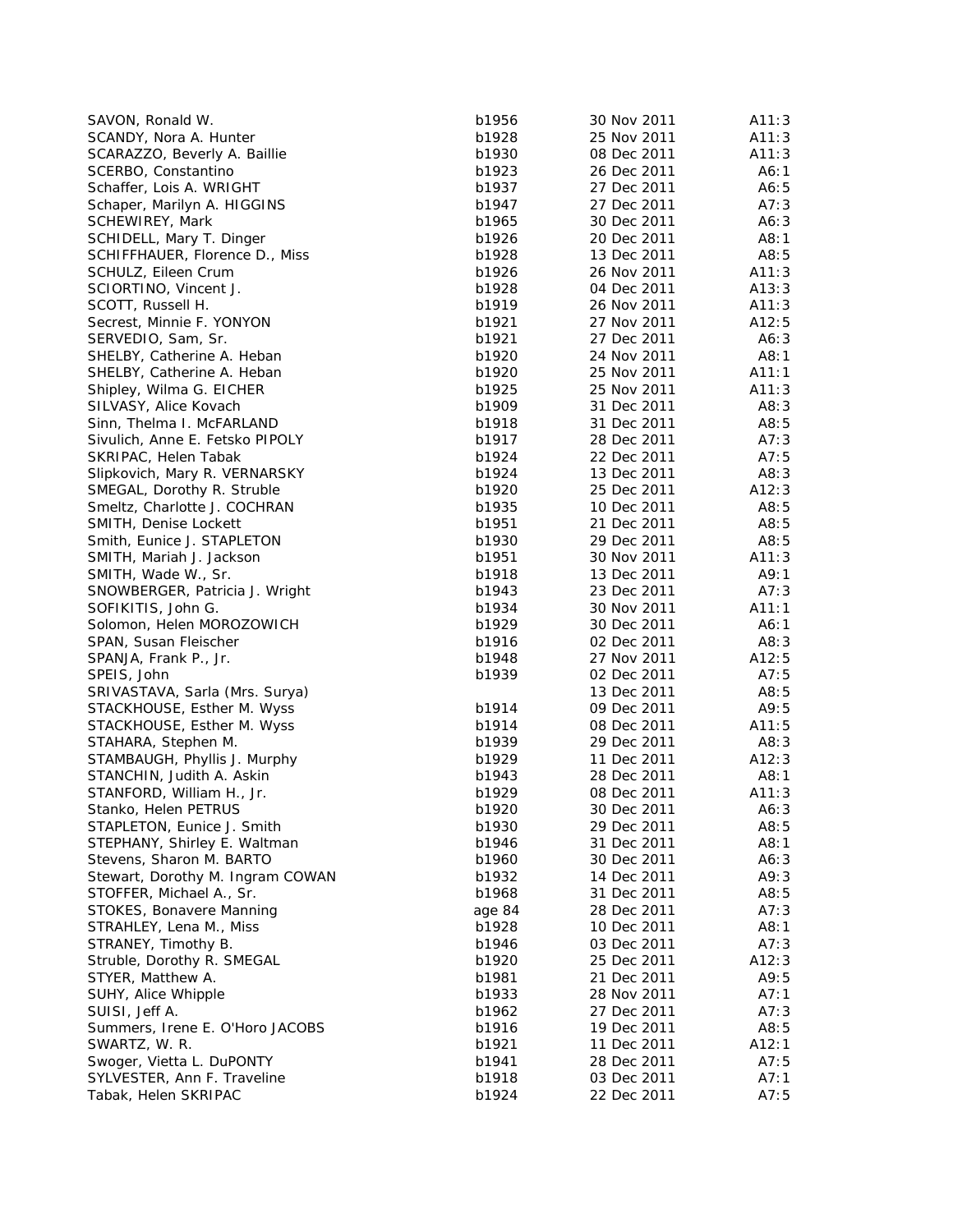| TANFERNO, James V., Jr.                        | b1933  | 10 Dec 2011 | A8:3   |
|------------------------------------------------|--------|-------------|--------|
| Tennant, Darlene BEACHAM                       | b1964  | 01 Dec 2011 | A8:1   |
| Thomas, Barbara J. ACCERA                      | b1950  | 03 Dec 2011 | A7:5   |
| THOMAS, Dale A.                                | b1964  | 21 Dec 2011 | A8:5   |
| THOMAS, Gemma M. Rauso                         | b1932  | 14 Dec 2011 | A8:3   |
| THOMAS, Gemma M. Rauso                         | b1932  | 15 Dec 2011 | A10:3  |
| THOMAS, Ronald V.                              | b1942  | 30 Nov 2011 | A11:5  |
| TIRATTO, Joseph F.                             | b1942  | 13 Dec 2011 | A8:5   |
| TOMICH, Antoinette M. Hamilla                  | b1930  | 09 Dec 2011 | A9:5   |
| TOY, Harvey C., Sr.                            | b1922  | 27 Dec 2011 | A7:1   |
| Traveline, Ann F. SYLVESTER                    | b1918  | 03 Dec 2011 | A7:1   |
| TRICOMI, Carmel Ruberto                        | b1921  | 21 Dec 2011 | A8:1   |
| TRIPODI, Joseph A., Sr.                        | b1934  | 24 Dec 2011 | A7:3   |
| TUFARO, Frank A. (AKA Francesco)               | b1939  | 08 Dec 2011 | A11:1  |
| Turner, Anna M. DAVIS                          | b1927  | 21 Dec 2011 | A8:5   |
| TURNEY, Lawrence V.                            | b1951  | 29 Nov 2011 | A9:5   |
| ULICNEY, Helen Niles                           | b1927  | 02 Dec 2011 | A8:3   |
| UMBREL, James E.                               | b1933  | 06 Dec 2011 | A8:5   |
| VALENTINE, George W.                           | b1958  | 11 Dec 2011 | A12:1  |
| VALLEY, Gary J.                                | b1946  | 28 Nov 2011 | A6:5   |
| VAN ESKAY, Regina, Miss                        | b1930  | 09 Dec 2011 | A9:1   |
| VanKANEGAN, Thomas J.                          | b1952  | 27 Nov 2011 | A12:1  |
| VanKULICK, Michael J., Jr.                     | age 93 | 21 Dec 2011 | A9:3   |
| VanLYNN, Grace A. Pauley                       | b1921  | 30 Nov 2011 | 12A:1  |
| VARNER, Carolyn L. Eaton                       | b1928  | 02 Dec 2011 | A7:5   |
| VELLKY, Anna Leeson                            | b1920  | 04 Dec 2011 | A13:5  |
| VERNARSKY, Mary R. Slipkovich                  | b1924  | 13 Dec 2011 | A8:3   |
| Vernon, Marie A. AUGUSTINE                     | b1924  | 06 Dec 2011 | A8:3   |
| VEST, Dorothy Moore                            | b1934  | 11 Dec 2011 | A12:3  |
| VILLAGE, Michael A.                            | b1969  | 04 Dec 2011 | A13:1  |
| Vohar, Mary PARTIKA                            | b1927  | 13 Dec 2011 | A9:1   |
| VOLPINI, Anthony L.                            | b1925  | 31 Dec 2011 | A8:3   |
| VonKennen, Mildred I. MICKO                    | b1937  | 28 Nov 2011 | A6:5   |
| WALKER, Geneva M. Ritter                       | b1924  | 21 Dec 2011 | A8:1   |
| WALLACE, Johnna Allen                          | b1966  | 20 Dec 2011 | A8:3   |
| Waltman, Shirley E. STEPHANY                   | b1946  | 31 Dec 2011 | A8:1   |
| WALTON, Roger W.                               | b1944  | 02 Dec 2011 | A8:5   |
| WARD, Lorraine K. (Mrs. Clarence ATKINS)       | b1935  | 11 Dec 2011 | A11:5  |
| WARING, Robert J., Jr.                         | b1990  | 30 Nov 2011 | A11:3  |
| WARREN, Betty Lou Gaze                         | b1924  | 04 Dec 2011 | A14:1  |
| WASCHAK, James E.                              | b1935  | 29 Dec 2011 | A8:5   |
| WASHINGTON, Samuel, Jr.                        | b1953  | 09 Dec 2011 | A9:1   |
| WASHINGTON, Vivian Mauzy                       | b1933  | 30 Nov 2011 | A11:5  |
| WEAVER, Alice M. Wellman                       | b1920  | 24 Dec 2011 | A7:5   |
| WEBER, William C.                              | b1929  | 04 Dec 2011 | A13:5  |
| Weir, Marion L. MOORE                          | b1918  | 25 Dec 2011 | A12:1  |
| Wellman, Alice M. WEAVER                       | b1920  | 24 Dec 2011 | A7:5   |
| Whipple, Alice SUHY                            | b1933  | 28 Nov 2011 | A7:1   |
| WHITE, Curtis H.                               | b1940  | 30 Dec 2011 | A6:5   |
| Whittington, Patricia J. PETRIDIS              | b1957  | 12 Dec 2011 | A8:3   |
| WIGFALL, Terrence A. R.                        | b1984  | 03 Dec 2011 | A7:3   |
| Wigkiewicz, Frances M. KISH                    | b1942  | 30 Nov 2011 | 12A: 1 |
| WILLIAMS, Barbara Bristow (AKA Mrs. Harry CHAI | b1930  | 27 Dec 2011 | A6:3   |
| WILLIAMS, Marcus M.                            | b1972  | 21 Dec 2011 | A8: 3  |
| WILT, Ada P. Joseph Place                      | b1914  | 14 Dec 2011 | A9:1   |
| Wimer, Mildred V. MOFFITT                      | b1921  | 30 Nov 2011 | 12A:3  |
| WINKLER, Marshall H.                           | b1920  | 07 Dec 2011 | A10:5  |
| WINSEN, Mary Ann (AKA WINSEN, Teresa, Sr.)     | b1931  | 28 Dec 2011 | A6:5   |
| WINSEN, Teresa, Sr. (AKA WINSEN, Mary Ann)     | b1931  | 28 Dec 2011 | A6:5   |
|                                                |        |             |        |